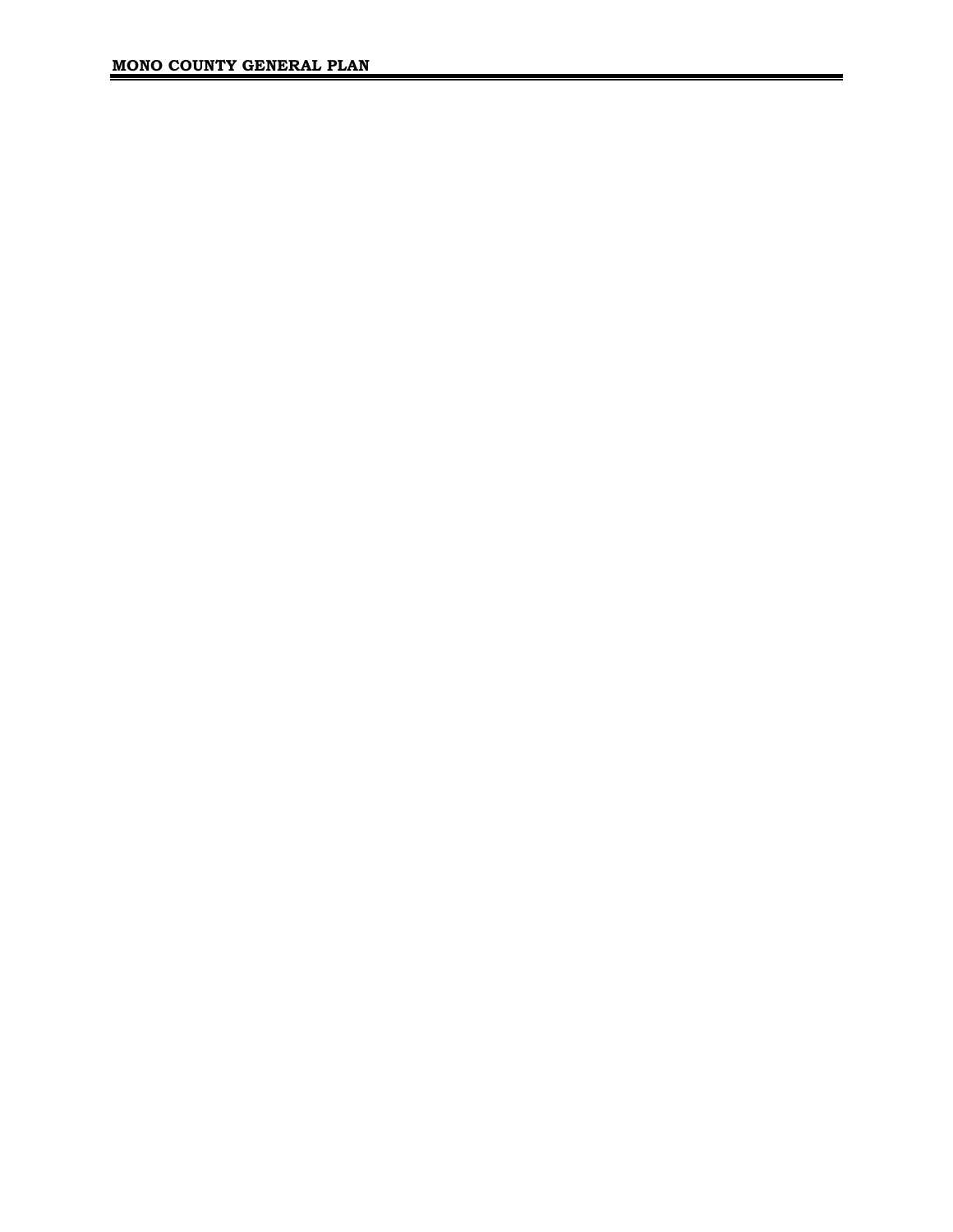## **TABLE OF CONTENTS**

| Mono County Multi-Jurisdictional Hazard Mitigation Plan (MJHMP)  1 |  |
|--------------------------------------------------------------------|--|
|                                                                    |  |
|                                                                    |  |
|                                                                    |  |
|                                                                    |  |
|                                                                    |  |
|                                                                    |  |
|                                                                    |  |
|                                                                    |  |
|                                                                    |  |
|                                                                    |  |
|                                                                    |  |
|                                                                    |  |
|                                                                    |  |
|                                                                    |  |
|                                                                    |  |
|                                                                    |  |
|                                                                    |  |
|                                                                    |  |
|                                                                    |  |
|                                                                    |  |
|                                                                    |  |
|                                                                    |  |
|                                                                    |  |
|                                                                    |  |
|                                                                    |  |
|                                                                    |  |
|                                                                    |  |
|                                                                    |  |
|                                                                    |  |
|                                                                    |  |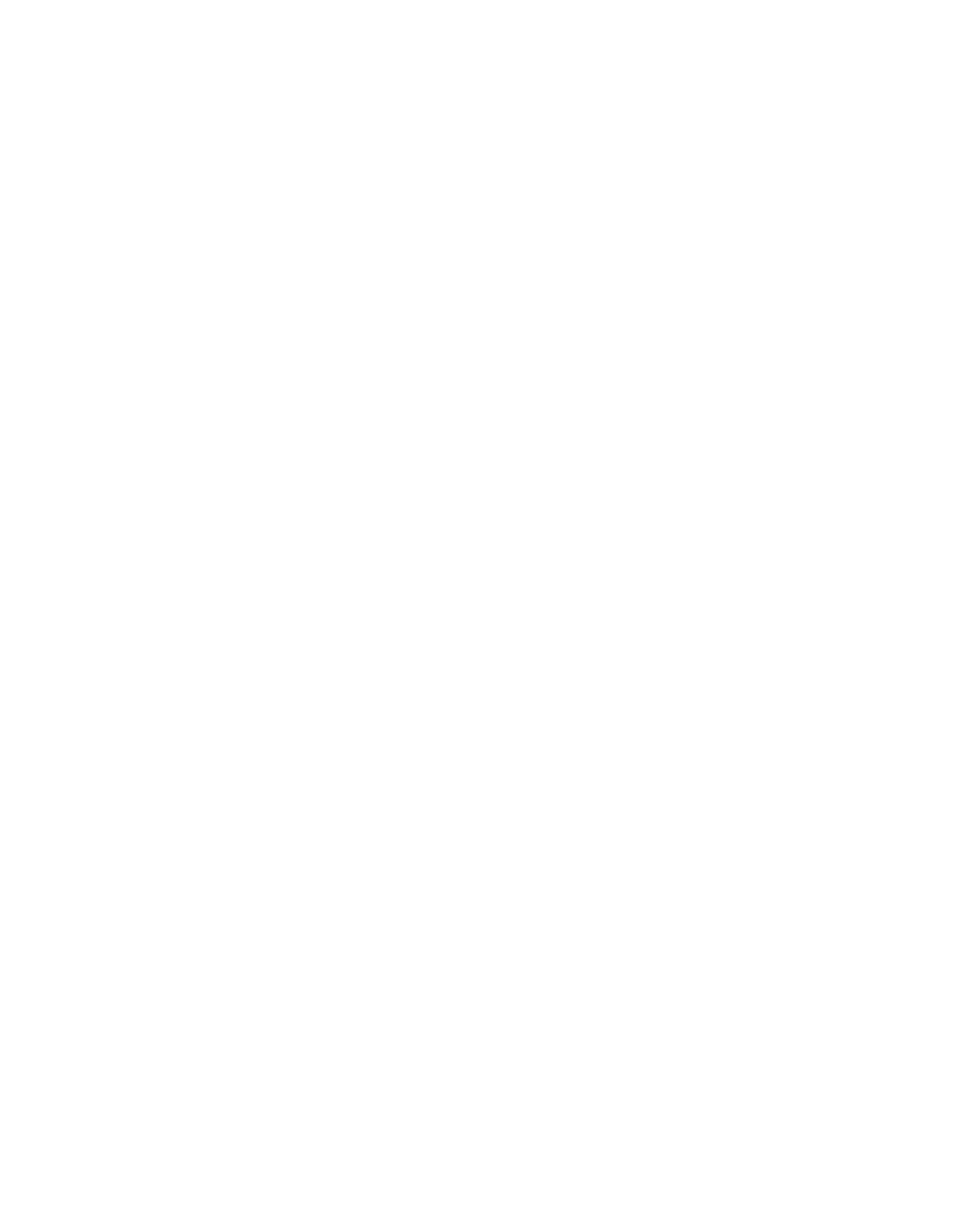## <span id="page-4-0"></span>**I. INTRODUCTION**

State Planning law (Government Code § 65302 (g)) requires the Safety Element of a General Plan provide "for the protection of the community from any unreasonable risks associated with the effects of seismically induced surface rupture, ground shaking, ground failure, slope instability leading to mud slides and landslides, liquefaction, and other seismic and geologic hazards known to the legislative body, flooding, and wildland and urban fires." In addition, the General Plan Guidelines state that the aim of the Safety Element is to "reduce the potential risk of death, injuries, property damage, and economic and social dislocation resulting from fires, floods, earthquakes, landslides and other hazards."

This Element outlines goals, policies and implementation measures designed to reduce the risk from locally significant natural hazards to an acceptable level. Successful implementation of this Element should reduce the loss of life, injuries, major damage to property, and the economic and social dislocation which may result from public safety hazards. Maps of known natural hazard areas are included in the **Master Environmental Assessment (MEA**), and the General Plan map at [https://monomammoth.maps.arcgis.com/home/,](https://monomammoth.maps.arcgis.com/home/) and the Multi-Jurisdictional Hazard Mitigation Plan (MJHMP) at [https://www.monocounty.ca.gov/sites/default/files/fileattachments/planning\\_division/page/](https://www.monocounty.ca.gov/sites/default/files/fileattachments/planning_division/page/9617/mono_county_mjhmp_final_052919_w-appdx.pdf) [9617/mono\\_county\\_mjhmp\\_final\\_052919\\_w-appdx.pdf.](https://www.monocounty.ca.gov/sites/default/files/fileattachments/planning_division/page/9617/mono_county_mjhmp_final_052919_w-appdx.pdf)

## <span id="page-4-1"></span>**RELATIONSHIP TO OTHER ELEMENTS AND PLANS**

Issues and policies presented in this Element are closely linked to the Land Use, Conservation and Open Space, Housing, and Circulation elements of the Mono County General Plan.

This Element outlines goals, policies and action items designed to reduce the risk from locally significant hazards to an acceptable level. A number of other planning documents also address hazards in the county. A complete list of those documents is included in the Safety section of the Mono County Master Environmental Assessment.

#### <span id="page-4-2"></span>**MONO COUNTY MASTER ENVIRONMENTAL ASSESSMENT (MEA)**

The MEA contains background information on hazards in the county including maps of known hazard areas are included in the MEA and is complemented by additional information and maps in the 2015 Environmental Impact Report for the General Plan/Regional Transportation Plan Update at

[\(https://monocounty.ca.gov/planning/page/general-plan-eir\)](https://monocounty.ca.gov/planning/page/general-plan-eir).

#### <span id="page-4-3"></span>**CLIMATE CHANGE VULNERABILITY ASSESSMENT**

Section 65302 of the California Government Code requires every general plan safety element to include a vulnerability assessment identifying the risks that climate change poses and the geographic areas at risk from climate change impacts. The Mono County Vulnerability Assessment was completed in 2018 and includes the technical basis for informing policies that address changing vulnerabilities as a result of climate change included in this element. A copy of the assessment is available by request from the Community Development Department.

#### <span id="page-4-4"></span>**MONO COUNTY MULTI-JURISDICTIONAL LOCAL HAZARD MITIGATION PLAN (LMJHMP)**

The Mono County Multi-Jurisdictional Local Hazard Mitigation Plan (MJLHMP) is a multijurisdictional hazard plan that addresses the unincorporated areas of Mono County as well as the Town of Mammoth Lakes, the county's only incorporated area. It also considers areas outside the county that either may impact areas within the county; e.g., Rock Creek Lake in Inyo County, or that are accessed from the county; e.g., Reds Meadow in Madera County. The LMJHMP is a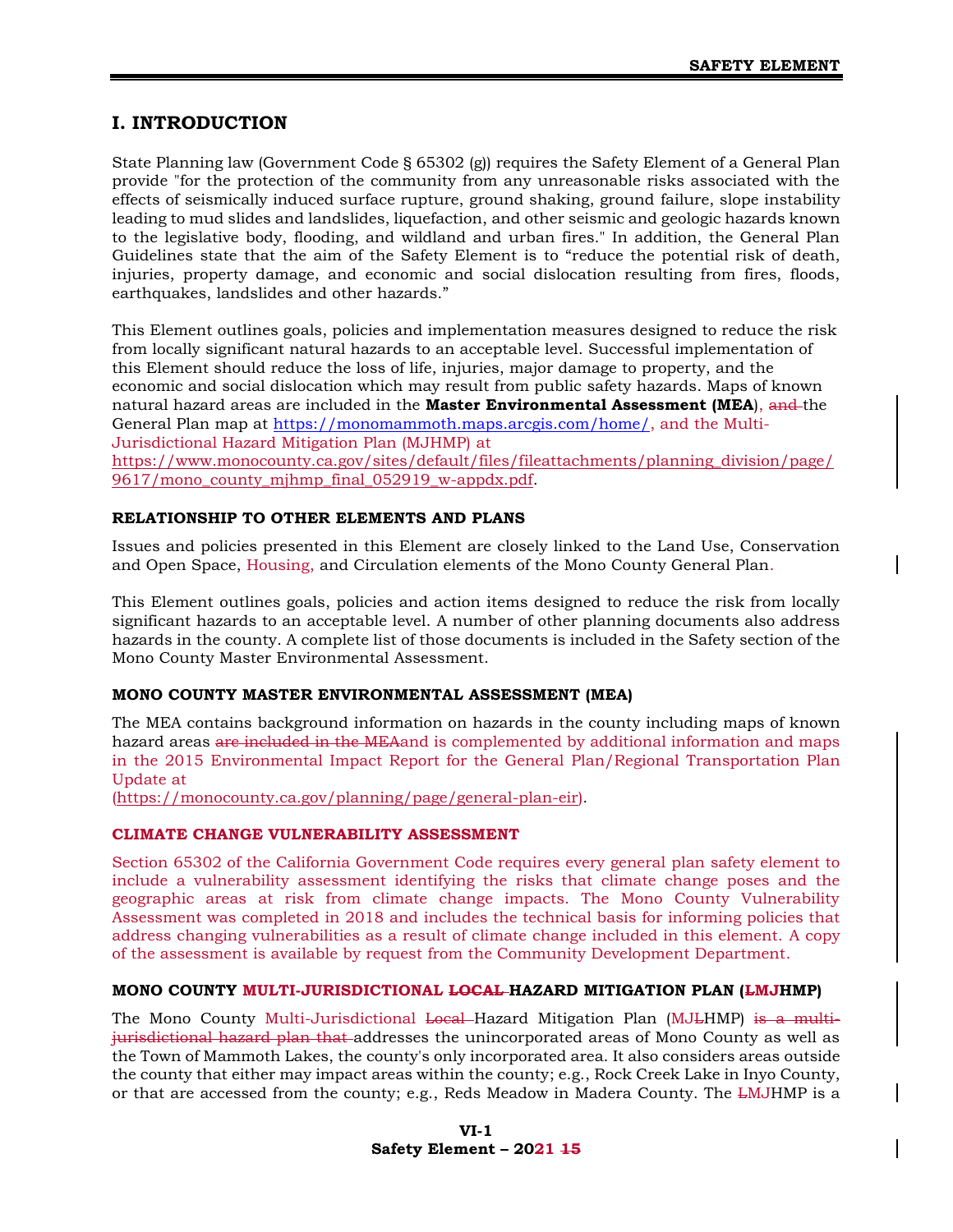planning document intended to identify hazards and provide mitigation so impacts to people and property from identified hazards can be minimized. The MJHMP is incorporated by reference and cross-referenced when applicable.

## <span id="page-5-0"></span>**FIRE PLANS**

The Mono County California Community Wildfire Protection Plan (CWPP) outlines fire hazards in Mono County, analyzes existing local preparedness and firefighting capabilities, and contains suggested solutions to address identified hazards. In addition, local fire protection districts, in some cases, have local community wildfire protection plans (CWPP) or other fire protection planning documents. The CWPP and local fire district plans are integrated into the Mono County MJHMP.

## <span id="page-5-1"></span>**EMERGENCY OPERATIONS PLAN (EOP)**

The Mono County Emergency Operations Plan (EOP) addresses specific emergency procedures for a variety of events, including natural hazard events, terrorism, airplane crashes, bioterrorism, etc. The EOP is available by request from the Mono County Sheriff's office, which is also the Mono County Office of Emergency Services. The Town of Mammoth Lakes also has an Emergency Operations Plan.

## <span id="page-5-2"></span>**MONO COUNTY LAND DEVELOPMENT REGULATIONS**

The Mono County Land Development Regulations in the Land Use Element contain regulations that specifically address flood and fire hazards; i.e., Chapter 21, Floodplain Regulations, and Chapter 22, Fire Safe Regulations.

## <span id="page-5-3"></span>**AIRPORT LAND USE COMPATIBILITY PLANS**

The Airport Land Use Compatibility Plans for the County airports address safety issues at Bryant Field in Bridgeport and at Lee Vining Airport. Mammoth Yosemite Airport, which is owned and operated by the Town of Mammoth Lakes, also has an Airport Land Use Compatibility Plan. Those plans focus primarily on safety issues related to land use in the area surrounding the airports.

#### <span id="page-5-4"></span>**FEDERAL AGENCY DOCUMENTS**

The majority of the land in Mono County is public land. The various state and federal agencies responsible for the management of those lands have land management plans and specific hazard management plans such as fire safety plans that address hazard prevention on public lands. In addition, federal agencies responsible for certain hazards, such as the US Geological Survey, have documents that focus on specific hazards in the county such as volcanic hazards.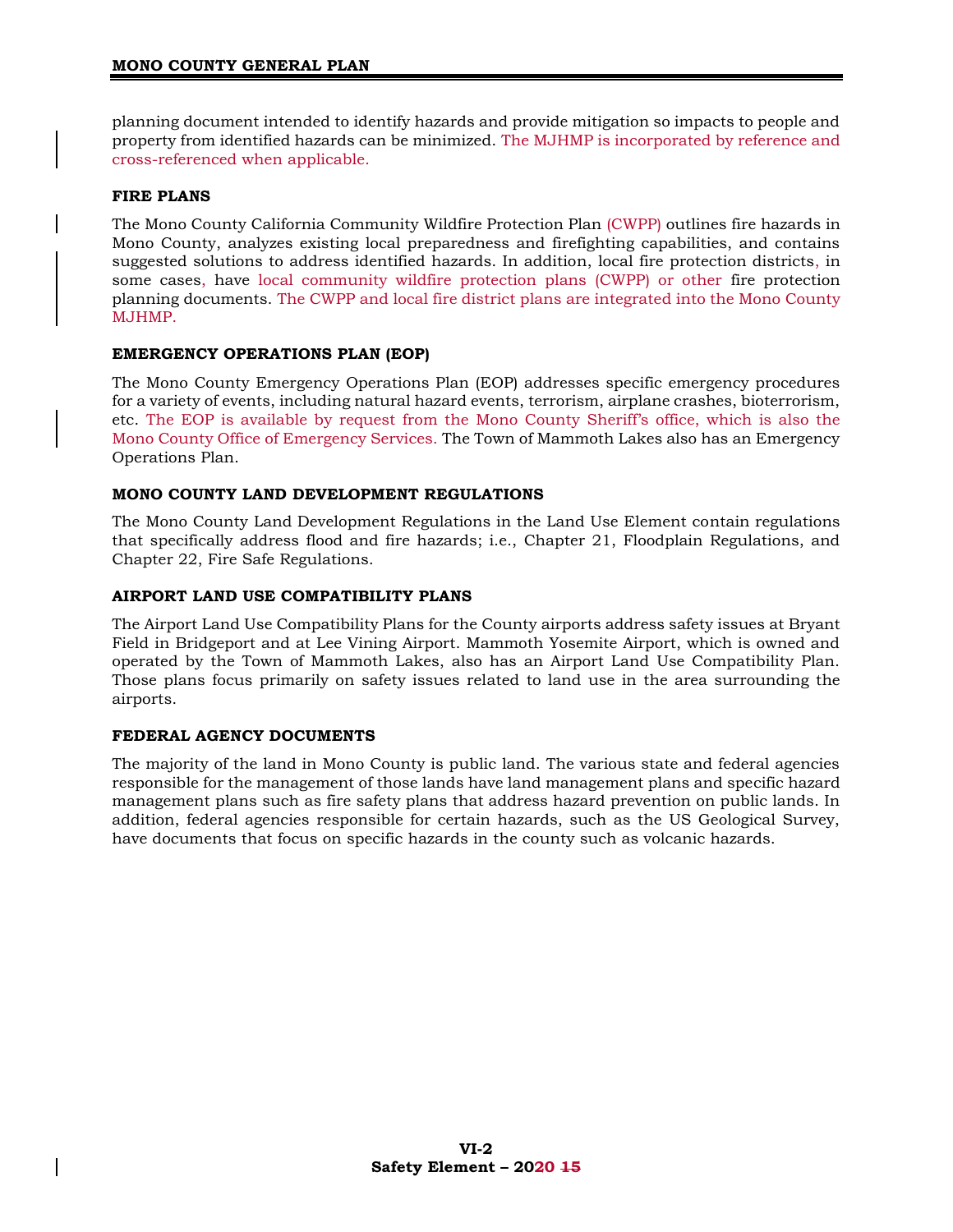## <span id="page-6-0"></span>**II. ISSUES/OPPORTUNITIES/CONSTRAINTS**

Significant potential hazards to public health and safety exist in Mono County. The Safety Element contains a discussion, goals and policies for hazards that pose the greatest risk including: These hazards include: avalanches; floods; fires; geologic hazards such as landslides and, mudflows;, and seismic hazards; and volcanic eruptions. The following section briefly discusses the constraints to development posed by each of these high-risk hazards. In addition, the County's Multi-Jurisdictional Hazard Mitigation Plan contains additional measures to address these and other hazards that may affect the county's population and assets. Additional hazards addressed by the Multi-Jurisdictional Hazard Mitigation Plan include dam failure, diseases and pests, drought, earthquake, extreme heat, severe wind, hazardous materials, severe winter weather and snow, wildlife collisions, and climate change- related hazardous conditions.

The following section briefly discusses the constraints to development posed by each of these hazards.

#### <span id="page-6-1"></span>**SEISMIC HAZARDS**

#### <span id="page-6-2"></span>**Earthquakes**

Mono County covers an area that is relatively young by geologic standards. It is located at a stress point where the earth's crustal plates are exerting opposite pressures against each other. This combination creates both "tectonic" earthquakes (e.g., land mass movement) and volcanic activity that can trigger earth shaking (e.g., magma chamber movement and lava dyke formations).

#### <span id="page-6-3"></span>**Fault Movement**

Earthquakes are usually caused by sudden movement along geologic faults. The California Department of Conservation, Division of Mines and Geology (DMG), has evaluated potentially and recently active faults throughout Mono County including most of the community areas. Based upon these DMG studies, fault hazard zones (Alquist-Priolo Special Studies Zones) have been designated for the county (see the **MEA or General Plan Map or MJHMP**).

#### <span id="page-6-4"></span>**Ground Shaking**

The primary seismic hazard in the county is strong to severe ground shaking generated by movement along active faults. The entire county, except for a small portion of the Sierra crest, is in an area where intense ground shaking is possible. This area has been designated as a Seismic Zone D, the zone of greatest hazard defined in the California Building Code. Probabilistic Seismic Hazard Assessment (PSHA) maps prepared by the California Geological Survey (CGS) and the USGS show that the areas with the greatest earthquake shaking hazard in Mono County include the Long Valley Caldera, the western portion of the Mono Basin extending north along the Eastern Sierra escarpment, the western edge of the White Mountains, the southeast corner of the county around Oasis, and the northern tip of the county around Topaz.

The Long Valley-Mammoth Lakes region has experienced numerous earthquakes caused by the movement of magma below the earth's surface. The oval-shaped Long Valley Caldera spans an area approximately 10 by 20 miles, and is among the largest volcanoes in the continental United States. Scientists suspect that the earthquakes are caused by shifts of buried stone slabs that are made unstable as magma moves within the volcano.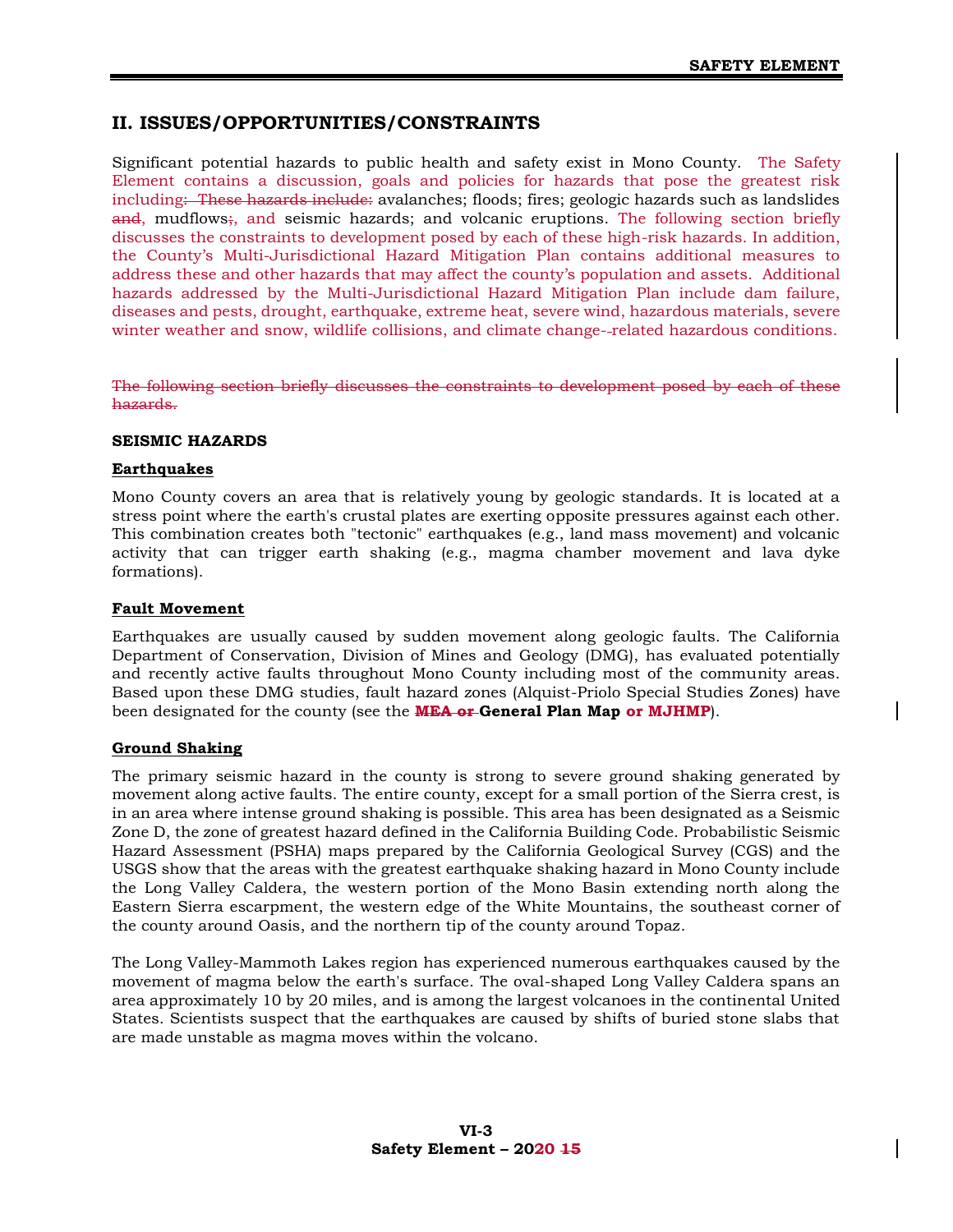#### <span id="page-7-0"></span>**Ground Failure**

Ground failure induced by ground shaking includes liquefaction, lateral spreading, lurching, and differential settlement, all of which usually occur in soft, fine-grained, water-saturated sediments, typically found in valleys. Areas at high risk are mapped in the **MJHMP MEA**. During the 1980 Mammoth Lakes earthquake sequence, ground failure was prevalent at Little Antelope Valley, along margins of the Owens River in upper Long Valley, along the northwest margins of Lake Crowley, and along Hot Creek Meadow.

All of Mono County is situated within Seismic Zone D, and consequently new construction in the county must comply with stringent engineering and construction requirements. Existing buildings that may be subject to seismic hazards must comply with the requirements of the unreinforced masonry building law (Government Code § 8875).

#### <span id="page-7-1"></span>**OTHER GEOLOGIC HAZARDS**

#### <span id="page-7-2"></span>**Rockfall, Mudflow and Landslide Hazards**

Rockfalls and landslides are particularly common along the very steep slopes of the eastern scarp of the Sierra Nevada, where talus slopes provide evidence of abundant past rockfalls. During the winter and spring months, rockfalls can be lubricated with snow and ice and can become extremely fast moving and destructive. Landslides in areas of hilly and mountainous terrain can be triggered by ground shaking, heavy rains or human activities such as road cuts, grading, construction removal of vegetation, and changes in drainage.

The state Department of Conservation, Division of Mines and Geology has yet to prepare maps of earthquake-induced landslide hazards for Mono County as required by the Seismic Hazards Mapping Act. However, a landslide susceptibility map is included in the MJHMP based on California Geological Society mapping. Maps of rockfall hazard areas are based upon slope conditions and local and historical knowledge. Community areas in the county affected by rockfall hazards include Lundy Canyon and the June Lake Loop (primarily the Down Canyon area). The remaining rockfall risk areas are outside community areas.

Mud and debris flows involve very rapid downslope movement of saturated soil, sub-soil, and weathered bedrock. Large mud and debris flows, such as the one that occurred in 1989 in the Tri-Valley area, can be destructive, particularly at the mouths of canyons. Previous evidence of extensive mud and debris flows are evident in the large alluvial fans in the Tri-Valley area.

#### <span id="page-7-3"></span>**Subsidence**

Subsidence in Mono County has been caused primarily by the tectonic movement of the earth and the movement of magma beneath the Long Valley Caldera. During the May 1980 sequence of earthquakes near Mammoth Lakes, the ground surface dropped about four inches at several locations near the Hilton Creek fault, and up to 12 inches of vertical offset occurred along the Mammoth Yosemite Airport fault zone. Magma movement in the Long Valley Caldera has caused bulging of the resurgent dome in the Casa Diablo area by about two and a half feet since 1980.

No subsidence has been observed in the county due to fluid withdrawals, or hydrocompaction of water impoundment. All major groundwater basins (see the **MEA**), however, have been identified by the Division of Mines and Geology as areas where subsidence could occur as a result of excessive groundwater pumping. None of these basins are identified as medium or high priority under the Sustainable Groundwater Management Act (SGMA) except, possibly, the Owens Valley basin in the Tri-Valley, which has been reprioritized from a medium to low basin.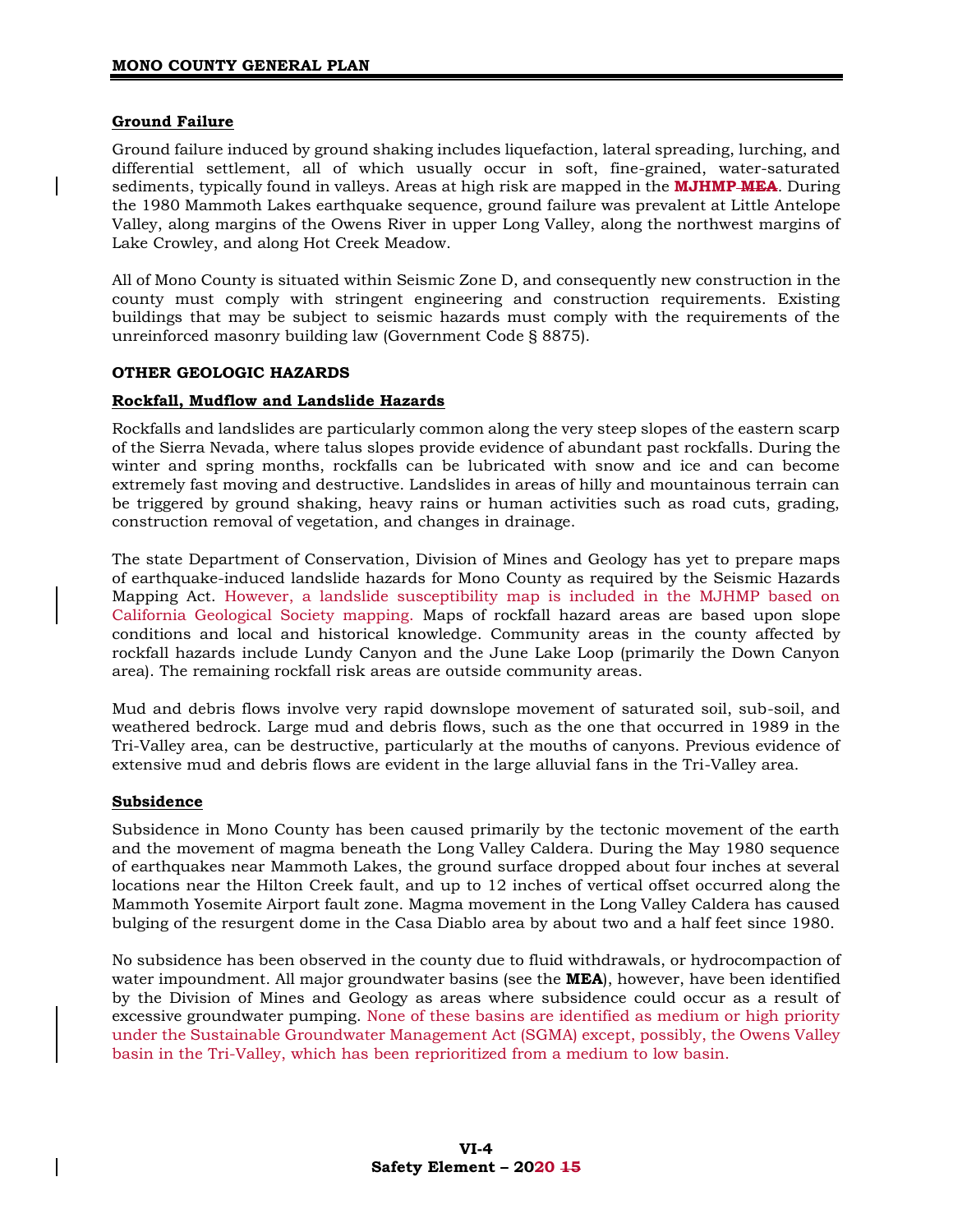#### <span id="page-8-0"></span>**Volcanic Hazards**

Evidence of volcanic activity in Mono County extends from Black Point north of Mono Lake to the deposits of Bishop Tuff in southern Mono County. The source of volcanic risk in Mono County is the Inyo-Mono crater chain and the Long Valley Caldera. Vents in the Inyo-Mono crater chain have erupted about every 500 years over the last 2,000 to 3,000 years, with the most recent eruption occurring approximately 500 years ago. Eruptions in the Long Valley Caldera have occurred approximately every 2,000 years over the last 7,000 years. The volcanic hazards mapped in the **MEA MJHMP** estimate the extent of explosive blasts, hot flowing material, and ash flow.

#### <span id="page-8-1"></span>**FLOODING**

#### <span id="page-8-2"></span>**Flood Hazards**

The Federal Emergency Management Agency (FEMA) has prepared Flood Insurance Rate Maps illustrating 100-year flood hazard areas for several streams. Floods in these areas have a 1% probability of occurring in any given year. Such flooding could result in the loss of life and property, health and safety hazards, disruption of commerce and governmental services, and extraordinary public expenditures for flood protection and relief. Flood losses may be increased by the cumulative effect of obstructions in flood hazard areas that increase flood heights and velocities, and when inadequately anchored, can damage downstream uses.

Flooding is a potential risk to private properties situated in the vicinity of several waterways within the county. The community areas most likely to be impacted by a 100-year flood include properties along the East and West Walker River, Reversed Creek, and Spring Canyon Creek including portions of the Antelope Valley, Bridgeport Valley, the June Lake Loop, and the Tri-Valley area (see **General Plan maps**).

Some FEMA maps lack information regarding the base flood elevation, and are therefore of limited use for local development review and site-specific planning purposes. Some maps lack information concerning local alluvial fan and mudflow hazards. There is a significant need to update the flood hazard maps where these deficiencies exist. The California Department of Water Resources publishes flood-awareness area maps that, while non-regulatory, can provide additional flooding potential information, particularly for areas that remain unmapped by FEMA.

#### <span id="page-8-3"></span>**Dam Failure**

The Mono County Multi-Jurisdictional <del>Local H</del>azard Mitigation Plan (LMJHMP) indicates that 22 18 dams are located in Mono County. The Lower and Upper Twin Lakes, Lundy Lake, Long Valley/Crowley Lake, Rush Creek meadows, and Saddlebag dams are identified as presenting some threat to downstream developed areas infrastructure if dam failure were to occur.

The **MEA MJHMP** illustrates the areas subject to flood hazards and dam failure inundation, as well as the area that would be inundated if the dam at Crowley Lake were raised an additional 20 feet to provide an increased storage area.

#### <span id="page-8-4"></span>**Seiches**

Seiches are earthquake-generated waves within enclosed or restricted bodies of water such as lakes and reservoirs. Similar to the sloshing of water in a bowl or a bucket when it is shaken or jarred, seiches can overtop dams and pose a hazard to people and property within their reach. There is no available evidence that seiches have occurred in Mono County lakes and reservoirs.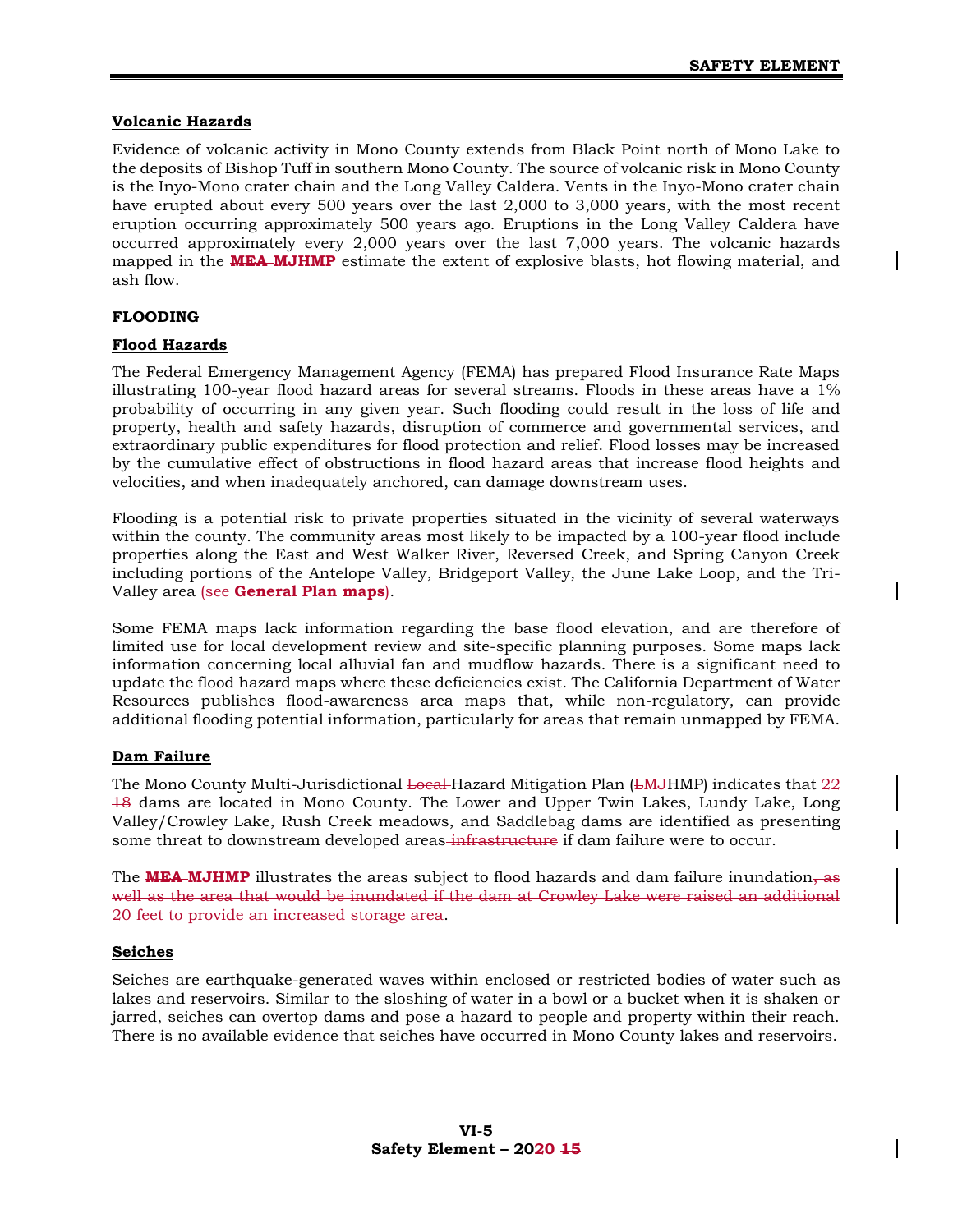#### <span id="page-9-0"></span>**FIRE**

#### <span id="page-9-1"></span>**Wildland Fires**

The combination of highly flammable fuel, long dry summers and steep slopes creates a significant natural hazard of wildland fire potential in most of Mono County. Wildland fires can result in death, injury, economic loss, and significant public investment in firefighting efforts. Woodlands and other natural vegetation can be destroyed resulting in a loss of timber, wildlife habitat, scenic quality and recreational resources. Soil erosion, sedimentation of fisheries and reservoirs, and downstream flooding can also result.

Fire hazard severity has been mapped by Cal Fire for most of the privately owned land in Mono County. Portions of the Antelope Valley, Sonora Pass (Sonora Junction), Swauger Creek, Lundy Canyon (Mono Basin), June Lake, Upper Owens, Mammoth Vicinity, and Long Valley Planning Areas are in the High Fire Hazard Severity Zone. Portions of June Lake and Sonora Junction are in Very High Fire Severity Zones. Most of the Bridgeport Valley, Mono Basin and Tri-Valley Planning Areas are mapped Moderate Hazard Severity Zones.  $-All$  areas except the Bridgeport Valley and Antelope Valley have been rated as having a very high fire hazard. The Bridgeport Valley has a moderate fire hazard rating, and the Antelope Valley has not been rated. With the exception of the Antelope Valley, all privately owned lands in Mono County are within the State Responsibility Area (SRA).

The Mono County Community Wildfire Protection Plan (CWPP) and the Cal Fire San Bernardino/Inyo/Mono Unit Fire Plan are incorporated by reference into this Safety Element. The CWPP provides community-level data concerning fire hazards in the county, including community fuel reduction treatment areas and fuel breaks and other wildfire mitigation recommendations, particularly in Wildland-Urban Interface areas.

Much of the privately owned land in the county is located outside of fire protection districts, and therefore lacks formal emergency fire protection service. It is difficult for existing fire districts to receive additional property tax revenues for annexation of these unserved areas, or for new fire districts to be formed. Consequently, future development in these areas without adequate fire protection will be limited.

The State of California recently updated has adopted wildland protection regulations for future development in the SRA; Mono County has adopted and periodically updates a local ordinance that has the same practical effect as the Cal Fire regulations (Mono County Land Use Element Ch. 22, Fire Safe Regulations).

These fire safe regulations address requirements for adequate clearance of flammable vegetation around individual structures and clusters of structures and construction methods to prevent the spread of fire from the wildland to structures, and from structures to wildlands. Minimum water capacities for fire protection purposes are established in the regulations to ensure the availability of water for fire suppression purposes. Adequate road widths and load capacities are required to ensure ready movement of fire engines, and other heavy firefighting equipment to developed areas of the county; the Mono County Department of Public Works also has established similar road improvement standards for new development.

#### <span id="page-9-2"></span>**Structural Fires**

The 11 fire protection districts in the county provide fire-prevention services through such activities as education and development review. The districts also provide varying levels of fire suppression and emergency medical response services to community areas. The MJHMP and 2015 General Plan/Regional Transportation Plan Environmental Impact Report–Community Services Section of the **MEA** provides a summary description of fire district service levels and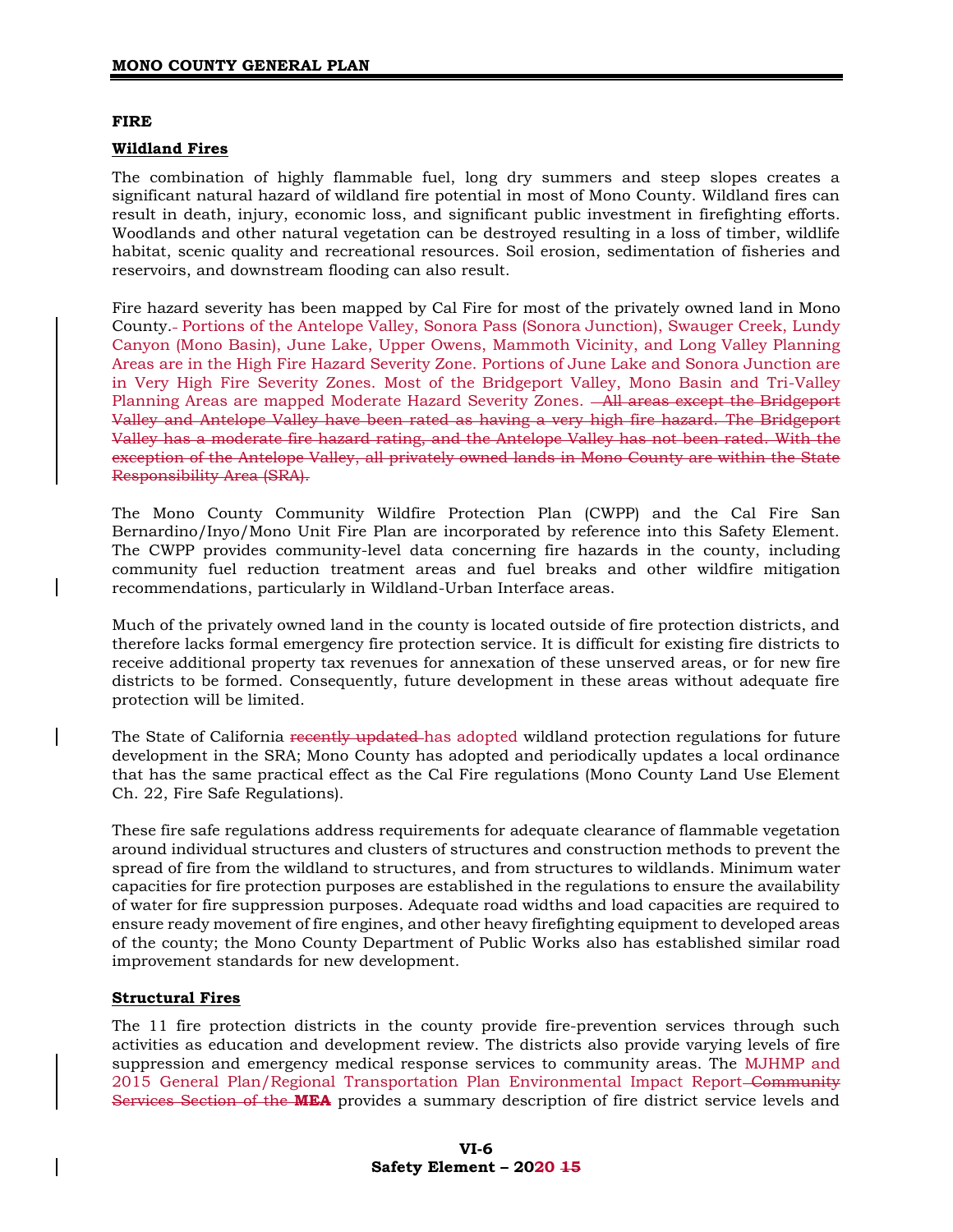capabilities, including the general capabilities and availability of local community water service in the county.

#### <span id="page-10-0"></span>**AVALANCHE**

#### <span id="page-10-1"></span>**Avalanche Hazards**

Although avalanches in Mono County occur primarily on national forests in the Sierra Nevada backcountry, some avalanche hazards present a significant risk to community areas. Both property damage and loss of life have resulted from avalanches in Mono County. Community areas influenced by avalanche hazards include Swauger Creek, Twin Lakes (Bridgeport area), Virginia Lakes, Lundy Lake, Bridgeport Valley, Mono Basin, Mono Basin, June Lake, Long Valley/McGee Creek, Mammoth Vicinity and Wheeler Crest. In addition, roadway sections threatened by potential avalanches include portions of Lower Rock Creek Road; US 395 at Long Valley, Wilson Butte, and just north of Lee Vining; S.R. 158 entering the June Lake Loop; and several County roads entering eastern-slope community areas.

#### <span id="page-10-2"></span>**Avalanche Studies and Maps**

In accordance with State law, avalanche hazard maps have been developed to illustrate areas of known avalanche occurrences. These maps were prepared by five Board-appointed avalanche advisory committees consisting of local residents and landowners. All pertinent information concerning the work of the five appointed committees and the avalanche policy formulation process – including committee recommendations and position papers – is posted as part of the General Plan maps and on file in the county Planning Division. Other County avalanche hazard studies prepared by avalanche consultants and that project potential avalanche run-out areas, and an archive of photographs documenting evidence of avalanche damage and occurrences are also on file in the Planning Division.

#### <span id="page-10-3"></span>**Avalanche Monitoring and Evacuation**

A backcountry avalanche monitoring program is operated by the Eastern Sierra Avalanche Center. This monitoring program issues avalanche hazard warnings during periods of high avalanche danger in the backcountry. The county Sheriff's Department keeps in contact with avalanche experts and should a hazardous situation develop, advises those within the hazardprone area of the critical nature of the hazard.

#### <span id="page-10-4"></span>**EVACUATION ROUTES**

The Mono County Multi-Jurisdictional Local Hazard Mitigation Plan indicates that major routes (State and County), immediate access routes to community areas, and internal community street systems could be subject to closure by avalanches, landslides, snow and fog whiteouts, and flooding. In addition, imminent hazards such as high avalanche hazard conditions could prohibit travel even along open access routes. Several community areas have only a single access route, including potions of June Lake, McGee Creek, Crowley Lake, and Chalfant, and the entire community of Swall Meadows. Area Plan policies The developed areas of Wheeler Crest, Lundy Lake, Virginia Lakes, and Twin Lakes all have only one access. Several community area plans call for development of additional emergency access routes into these community areas.

The Mono County Multi-Jurisdictional Local Hazard Mitigation Plan, sets general evacuation procedures and available routes during all seasons for various emergency situations.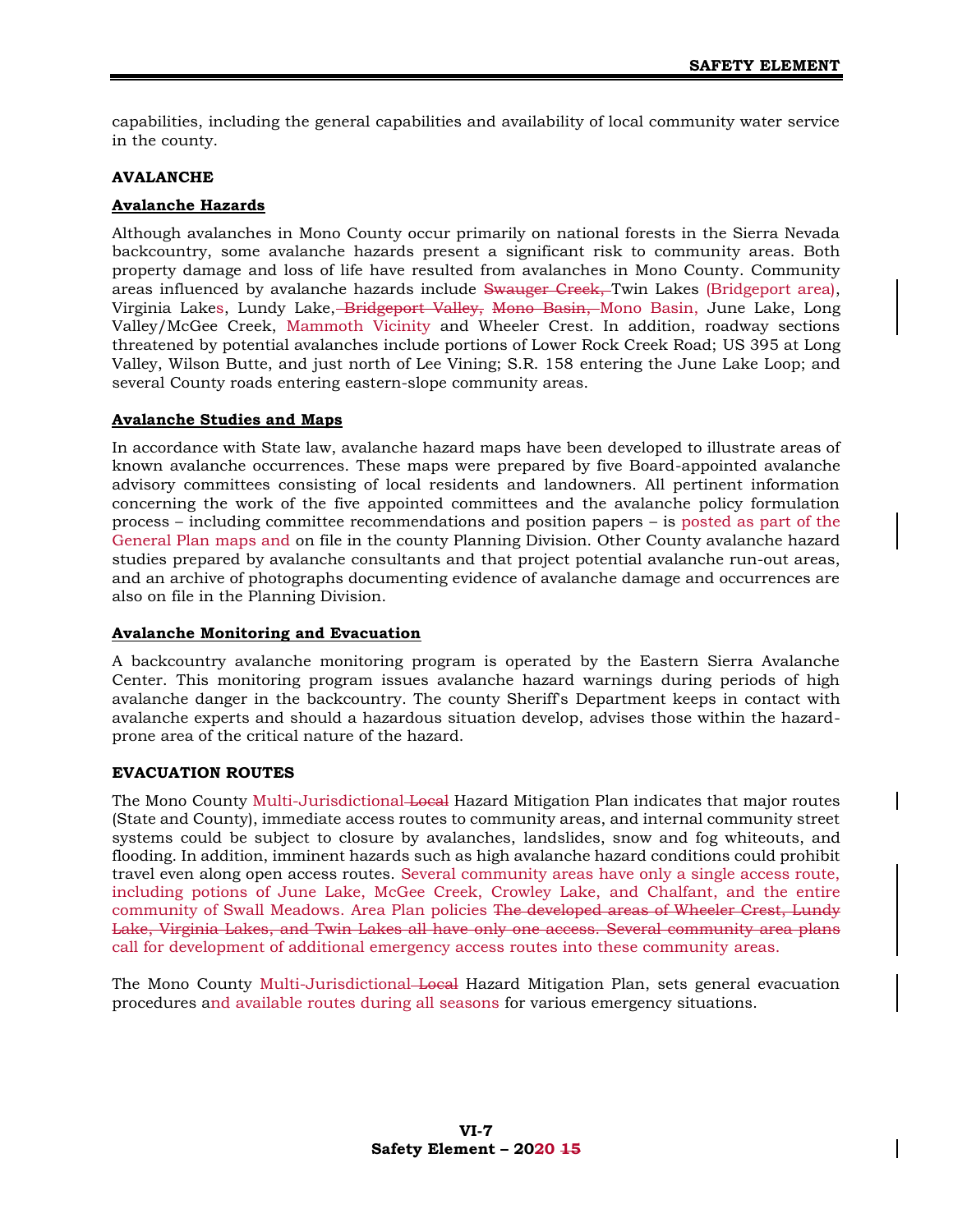## <span id="page-11-0"></span>**III. POLICIES**

#### **GOAL 1. Avoid the exposure of people and improvements to unreasonable risks of damage or injury from earthquakes and other geologic hazards.**

#### **Objective 1.A.**

Direct development to occur in a manner that reduces the risks of damage and injury from seismic and other geologic hazards to acceptable levels.

**Policy 1.A.1.** In order to mitigate risk from seismic hazards such as surface fault-rupture, and other geologic hazards, regulate development near active faults, seismic hazard zones and other geologic hazards consistent with the provisions of the Alquist-Priolo Special Studies Zone Act and the Seismic Hazard Mapping Act.

**Action 1.A.1.a.** Applicable development proposals in Alquist-Priolo fault hazard zones, seismic hazard zones, or other known geologic hazard areas, shall provide a geologic or geotechnical report prior to project approval. The report shall:

- a. be funded by the applicant;
- b. be prepared by a registered geologist or certified engineering geologist;
- c. if a fault hazard, locate existing faults, evaluate their historic activity and determine the level of risk they present to the proposed development;
- d. if another geologic hazard, including a seismic hazard other than a fault hazard, locate site-specific geologic/seismic hazards affecting the project, identify areas containing geologic/seismic hazards that could adversely affect the site in the event of an earthquake or other geologic episode, and determine the level of risk they present to the proposed development;
- e. recommend measures to reduce risk to acceptable levels; and
- f. be prepared in sufficient detail to meet the criteria and policies of the State Mining and Geology Board, and to allow for review by the County's consulting geologist (see also Action 1.3).

Mitigation measures shall be included in the project plans and specifications and shall be made a condition of approval for the project.

Action 1.A.1.b. Require the scope of investigation for geologic and geotechnical reports to be commensurate with the complexity and exposure to risk of the proposed project. As an example, reports for hospitals, multi-story buildings, and other critical, sensitive, or high-intensity structures should be prepared in greater detail than those for lowerdensity wood-frame structures.

**Action 1.A.1.c.** Retain a qualified consulting geologist to review geologic/geotechnical studies prepared in accordance with Action 1.A.1.a. The consulting geologist shall evaluate the adequacy of the report, interpret or set standards where they are unclear, and advise the County of the report's acceptability. Project proponents shall be required to fund the costs associated with the County's consulting geologist's review of project geologic hazard studies. The County's consulting geologist shall be retained in conformance with the Mono County Environmental Handbook.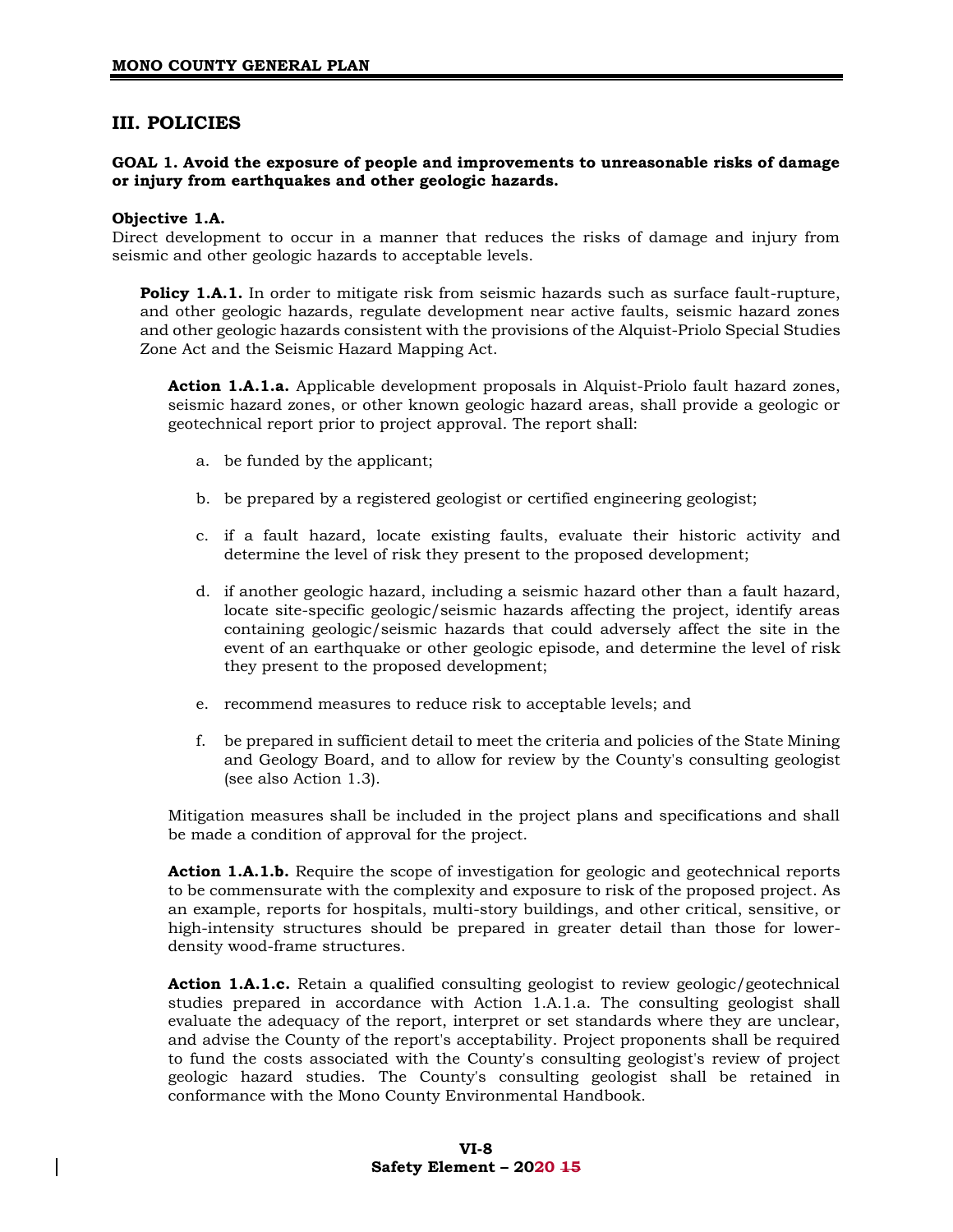**Action 1.A.1.d.** During the initial project review process, encourage applicants to design or redesign their projects as necessary to avoid unreasonable risks from surface fault rupture and other geologic/seismic hazards. Work with the State Geologist to exempt from special geologic study requirements those projects that will clearly not be impacted by fault rupture or other geologic/seismic hazards.

**Action 1.A.1.e.** Deny applications for planning permits where geologic studies provide substantial evidence that the proposed project will be exposed to unreasonable risks from surface faulting, fault creep or other seismic hazards. Projects that include measures to reduce risks to acceptable levels may be approved. Consistent with Seismic Hazard Mapping Regulations, "acceptable level" means a reasonable assurance of public safety, although structural integrity and continued functionality are not ensured.

Action 1.A.1.f. Work with the State Geologist to address development proposals in areas where recent geologic/seismic episodes have occurred, but where special study zones or seismic zones have yet to be delineated.

Action 1.A.1.g. Require that all applicants for County permits in delineated special study zones or geologic/seismic hazard zones be notified of the area's potential for surface displacement or other seismic/geologic hazards, and that they be referred to this Element, support documents, seismic hazard-zone maps (when available) and the Alquist-Priolo maps on file in the county Planning Division for further information.

**Policy 1.A.2.** Identify and mitigate seismic/geologic hazards to existing structures, and ensure that new construction is designed to withstand seismic/geologic events.

**Action 1.A.2.a.** Consider conducting a comprehensive survey of the structural condition of all buildings, and identify potentially hazardous buildings in accordance with the Unreinforced Masonry Building Law (Government Code Section 8875). Input the results into the GIS system and update as needed.

**Action 1.A.2.b.** Utilizing the structural survey detailed in Action 1.A.2.a., consider developing a mitigation program for potentially unsafe structures in accordance with the Unreinforced Masonry Building Law.

**Action 1.A.2.c.** Continue to require new construction to comply with the engineering and design requirements of Seismic Design Category D.

**Action 1.A.2.d.** The County may require geotechnical studies as necessary to comply with the California Building Code.

**Policy 1.A.3.** Identify areas of seismic and geologic hazards.

**Action 1.A.3.a.** Utilize historical data and geotechnical studies to designate areas of geologic hazards.

**Action 1.A.3.b.** Work with the Federal Emergency Management Agency, the State Department of Water Resources, and other appropriate agencies to designate alluvial fans and mudflow areas on Flood Insurance Rate Maps where appropriate.

**Action 1.A.3.c.** Coordinate with the US Geologic Survey and other research entities in volcanic hazard research and monitoring activities for the Long Valley Caldera and the Inyo-Mono Crater chain.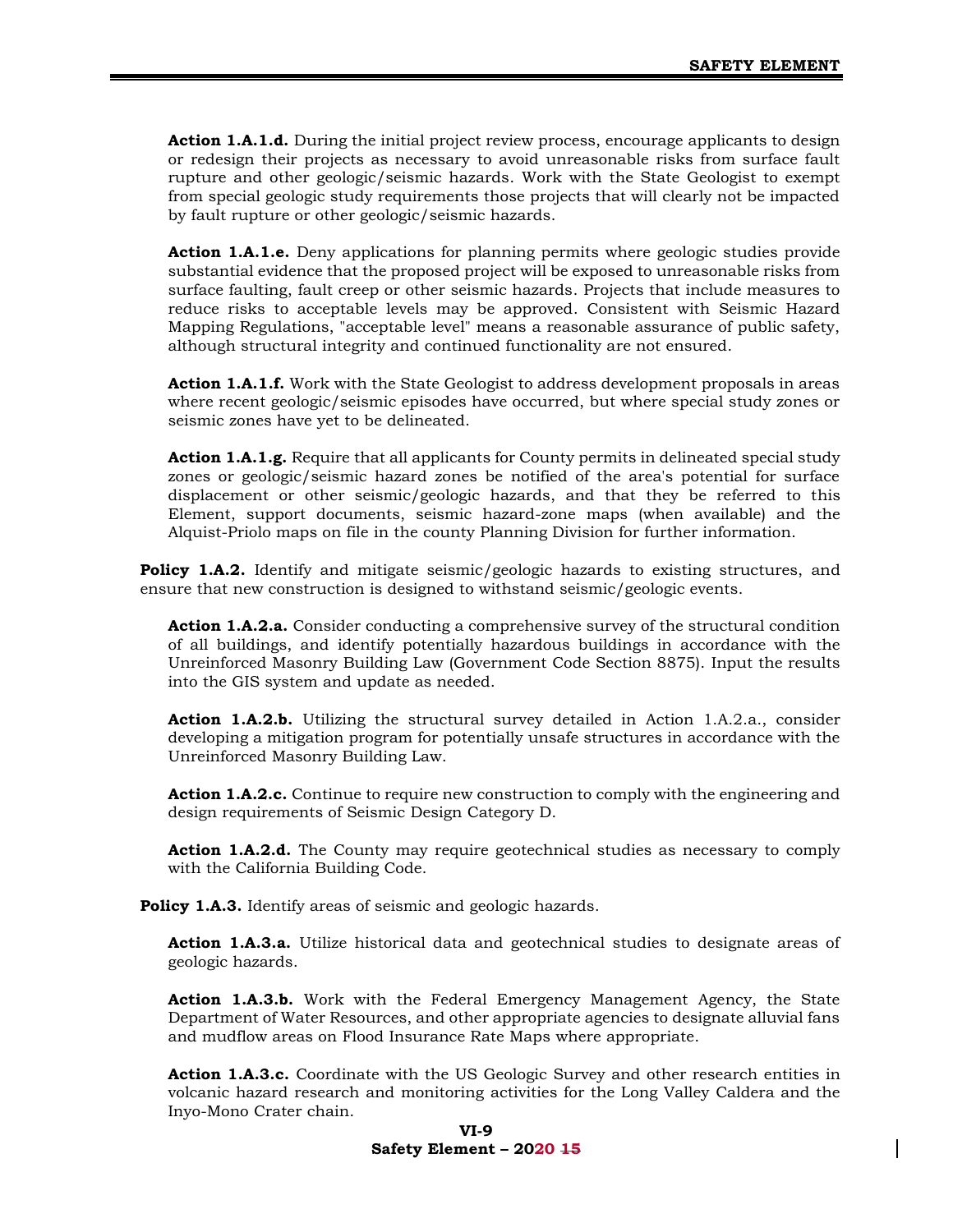**Action 1.A.3.d.** Request the Division of Mines and Geology to establish Mono County as a priority area for mapping areas of ground shaking, liquefaction, and earthquakeinduced landslides in accordance with Seismic Hazard Mapping Regulations.

**Policy 1.A.4.** Limit the intensity of development in seismic and other geologic hazard areas.

**Action 1.A.4.a.** Designate known hazardous areas for low-intensity uses in the Land Use Element; assign low-intensity land use designations for such areas.

Action 1.A.4.b. Utilizing the established land ownership adjustment process, facilitate land trades or purchases that result in placing properties subject to major geologic hazards into federal ownership or into the ownership of land conservation organizations.

**Action 1.A.4.c.** Through the permit process, including site plan review, direct development to avoid locating in hazardous areas.

**Policy 1.A.5.** Regulate land uses that may increase the potential for natural hazards, such as activities that disturb vegetative cover on steep slopes, or which could divert hazard flows toward down-gradient development.

**Action 1.A.5.a.** Prior to site development, require geotechnical evaluation of the potential for landslides and mudslides in applicable areas.

#### **GOAL 2. Avoid exposure of people and improvements to unreasonable risks of damage or injury from flood hazards.**

#### **Objective 2.A.**

Plan for and regulate development in flood hazard areas in a manner that protects people and property from unreasonable risks of damage due to flooding.

**Policy 2.A.1.** Seek to reduce the number of structures, and Rregulate the placement of new structures and major renovation of existing structures, in the 100-year flood plain.

**Action 2.A.1.a.** Work with the Federal Emergency Management Agency, the State Department of Water Resources, and other appropriate agencies to update flood hazard studies and FEMA NFIP maps for developing areas of the county.

**Action 2.A.1.b.** Continue to participate in the National Flood Insurance Program (NFIP) by enforcing and updating as necessary the provisions of the Mono County Flood Plain Regulations (Chapter 21 of the Land Development Regulations)

Action 2.A.1.c. In accordance with the stream setback requirements of the Mono County General Plan, require new development to set back adequately from surface waters for flood and habitat protection purposes. Any deviations from the stream setback requirements within the 100-year floodplain should be reviewed by the county Floodplain Administrator prior to permit issuance.

**Action 2.A.1.d.** Future development projects with the potential to cause substantial flooding, erosion, or siltation shall provide an analysis of the potential impacts prior to project approval. The analysis shall:

a. be funded by the applicant;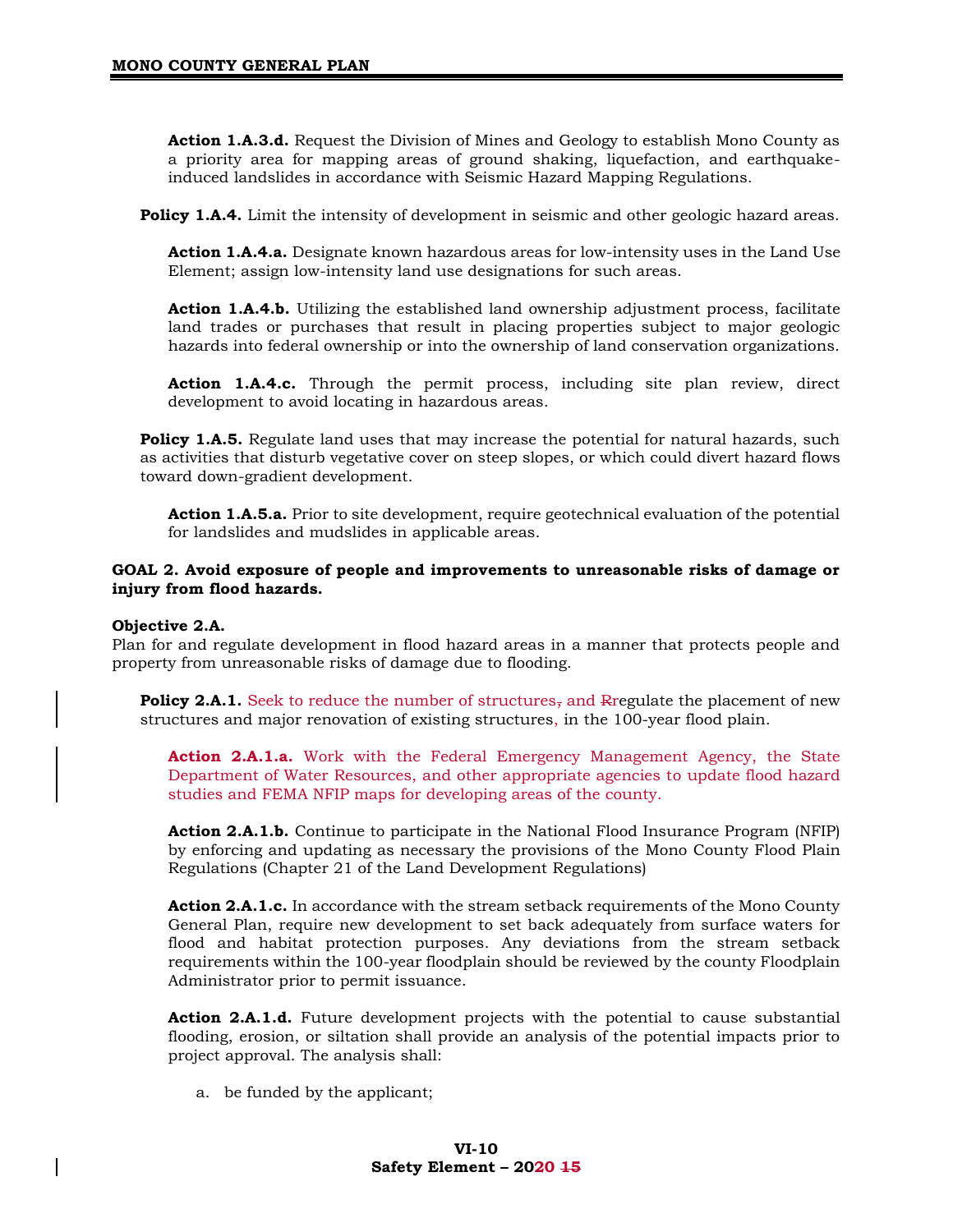- b. be prepared by a registered geologist or civil engineer;
- c. identify the nature of the hazard, and assess the impacts of the development on downstream development and resources; and
- d. recommend alternatives and/or mitigation measures to mitigate potential impacts to downstream resources to a level of non-significance, unless a statement of overriding considerations is made through the EIR process.

Mitigation measures shall be included in the project plans and specifications and shall be made a condition of approval for the project.

**Action 2.A.1.e.** Limit the intensity of development within the 100-year floodplain in the Land Use Element.

**Action 2.A.1.f.** Continue to implement Mono County Code Chapter 13.08, Land Clearing, Earthwork and Drainage Facilities, and update as necessary.

**Action 2.A.1.g.** Continue to address flood management issues during the planning and implementation of stream restoration efforts.

**Action 2.A.1.h.** Document past flood events and incorporate local data into the County GIS.

**Action 2.A.1.i.** Update the County GIS as new FEMA Flood Insurance Rate Maps and DWR flood-awareness area maps are made available.

**Action 2.A.1.j.** Seek priority funding from FEMA and the SWRCB to update the flood hazard maps of community areas where needed, including providing information regarding base-flood elevations, alluvial fans and mudflow hazards.

**Action 2.A.1.j.** Seek priority funding from FEMA and the SWRCB to establish a program to fund homeowners to lift existing residential structures out of the 100-year floodplain and fund buyouts for repetitive loss structures.

**Action 2.A.1.k.** Require flood proofing of existing public structures and critical facilities that are in the 100-year flood plain and 500-year floodplain.

Action 2.A.1.1. Regularly update and revise flood risk data and flood maps in coordination with FEMA to reflect the most current scientific data.

**Action 2.A.1.m.** Develop plans for phased use and adaptation of infrastructure that can be used as floodwater levels rise over time due to climate change.

#### **GOAL 3. Avoid exposure of people and improvements to unreasonable risks of damage or injury from fire hazards.**

#### **Objective 3.A.**

Plan for and regulate development in a manner that protects people and property by minimizing risks from wildland and structural fire hazards.

**Policy 3.A.1.** Continue to plan for wildfire protection in Mono County.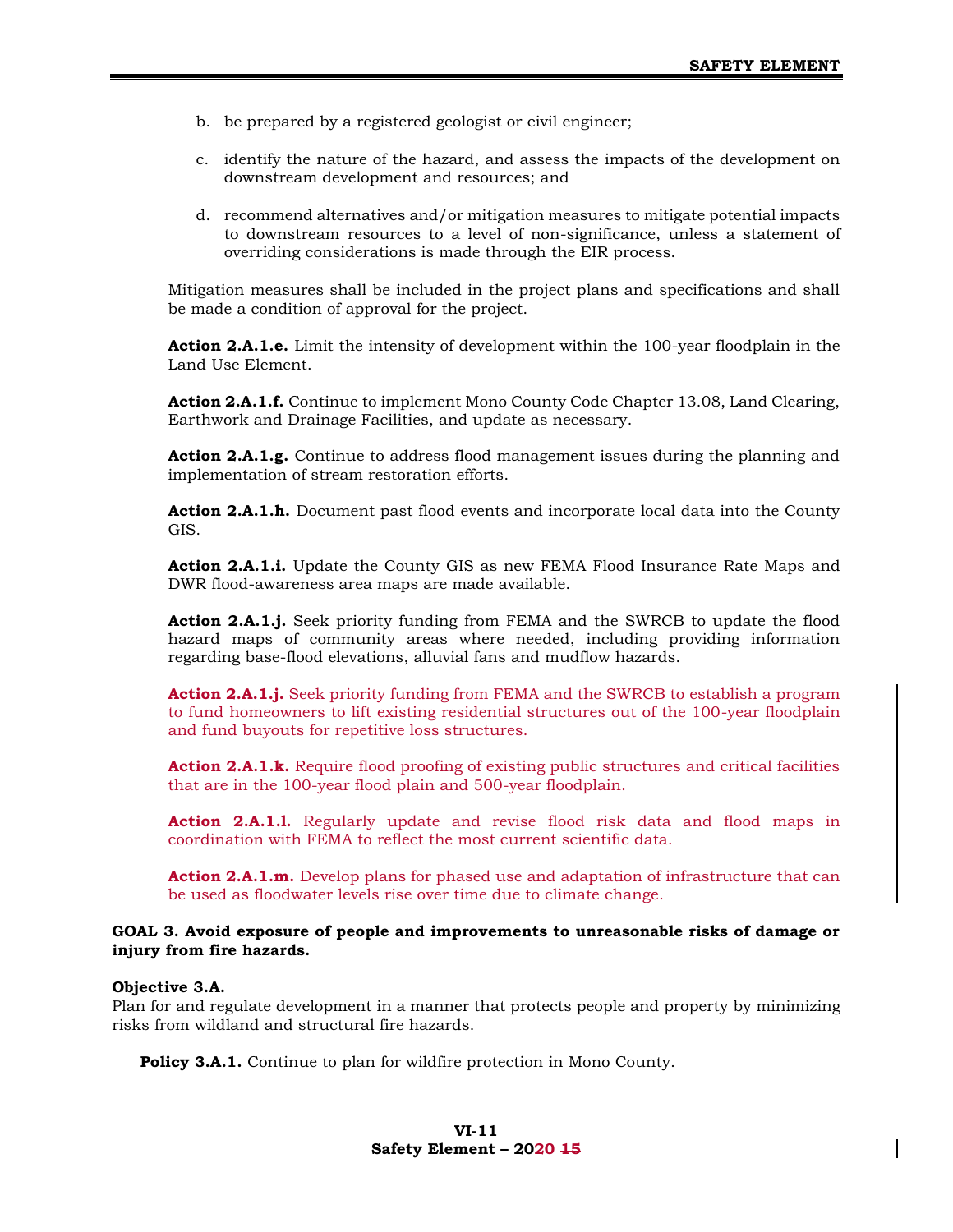**Action 3.A.1.a.** The Mono County Community Wildfire Protection Plan (CWPP) Wheeler Crest CWPP, Mammoth Lakes CWPP, and any other CWPPs within Mono County, and the Cal Fire San Bernardino/Inyo/Mono Unit Fire Plan are incorporated by reference into this Safety Element.

**Action 3.A.1.b.** Ensure that the CWPP and Unit Fire Plan are updated as needed to contain up-to-date evaluations of fire hazards, assessments of assets at risk, prioritization of hazard mitigation actions, and implementation and monitoring elements.

**Action 3.A.1.c.** Facilitate implementation of development and education measures identified in the Mono County Community Wildfire Protection Plan (CWPP) to protect human life and property, critical infrastructure, and natural resources from wildfire.

**Action 3.A.1.dc.** Utilize fire hazard maps to identify and disclose wildland urban interface hazards. Fire hazard maps in the MJHMP and CWPP are incorporated by reference in the Element.

**Action 3.A.1.e.** Work with Cal Fire to update fire hazard mapping to reflect changing fuels and climate conditions. Upon release of updated hazard severity zones, incorporate revised mapping into the Safety Element and update community fire risk assessments contained in the CWPP.

**Action 3.A.1.f.** Facilitate distribution of information from the Great Basin Unified Air Pollution Control District to the public on the status of air quality as requested, provide alerts on poor air quality days, and include educational materials on the health effects of air pollution.

**Action 3.A.1.g.** Encourage local Fire Safe Councils to prepare community and parcelspecific CWPPs and, to the extent feasible, support recommended projects that emerge from these plans, such as activities that educate community members about fire risk and how to prepare and protect their own properties against fire risk.

**Policy 3.A.2.** Require adequate structural fire protection for new development projects.

**Action 3.A.2.a.** Development projects including subdivisions shall demonstrate the availability of adequate structural fire protection consistent with SB 1241 California Government Code §66474.02 and the California Building Code, including safe access for emergency vehicles, safe egress for residents, and adequate water supply prior to or as a condition of permit issuance. Applicants shall provide either a will-serve letter from the applicable fire protection district or a fire protection plan. The fire protection plan shall be part of the development application and shall identify the nature of the local fire hazard, assess the risk of wildland and structural fires presented by the project, and specify measures for detecting and responding to fires on the project site throughout all phases of the proposed development. Project approvals shall include a finding that adequate structural fire protection is or will be available.

**Action 3.A.2.b.** Require development projects within the sphere of influence of a fire protection district to annex into the district.

Action 3.A.2.c. Require the formation of a fire protection entity for specific plan areas that include significant residential uses, unless the area is within the Sphere of Influence of an existing local fire protection agency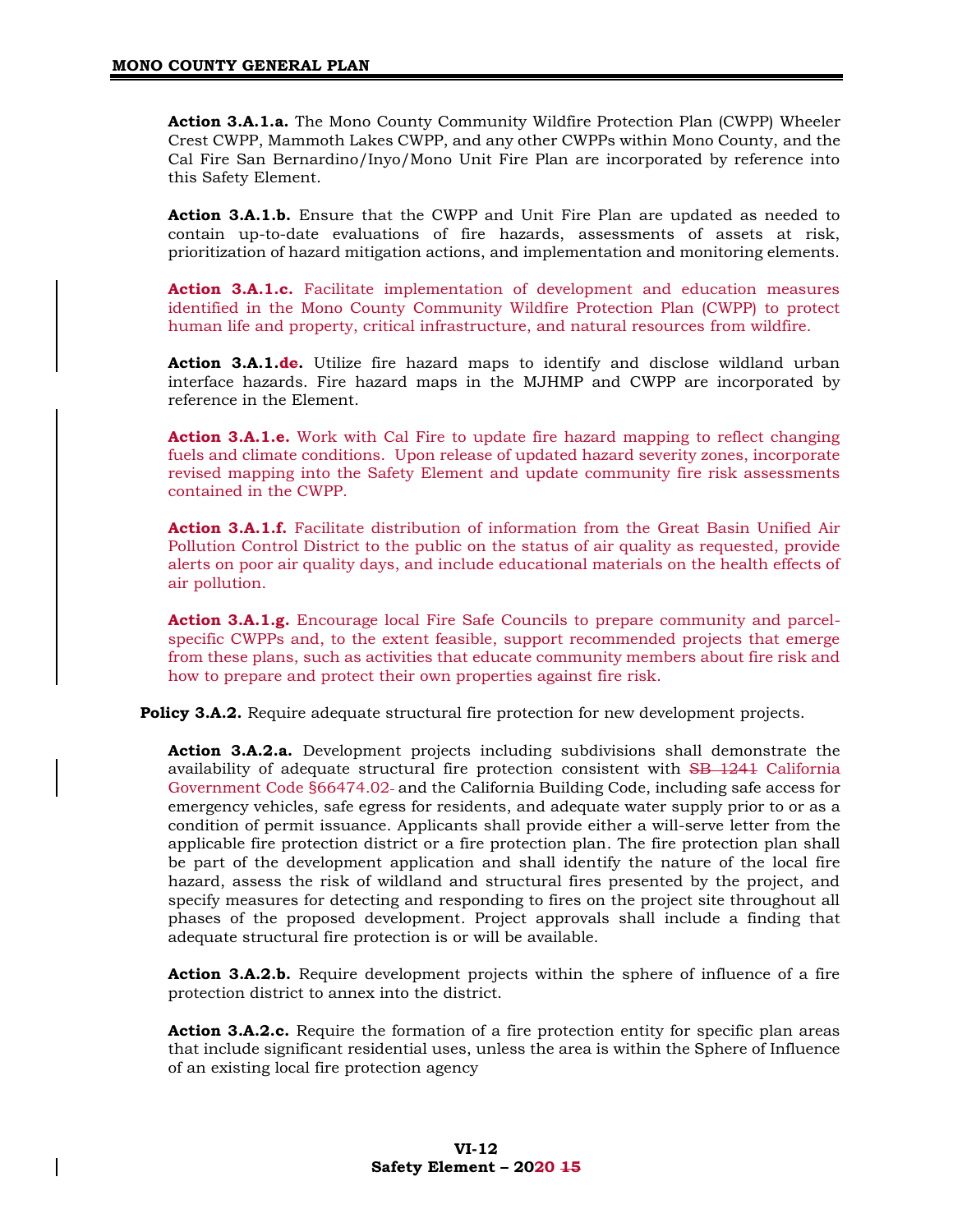**Policy 3.A.3.** Require new construction in State Responsibility Areas (SRAs) to comply with minimum wildland fire safe standards, including those established for emergency access, signing and building numbering, private water supply reserves for fire use, and vegetation modification, as contained in the county Fire Safe Ordinance (Ch. 22 of the Mono County Land Development Regulations) and consistent with State laws 4290 and 4291.

**Action 3.A.3.a.** Work with Cal Fire to implement the county's Fire Safe Regulations.

**Action 3.A.3.b.** Adopt the Wildland Urban Interface Building Codes, established by the Office of the State Fire Marshall.

**Action 3.A.3.c.** Request the Mono County Fire Services Association, which consists of the 11 fire protection districts in the county, to review and comment on fire protection plans and major development proposals situated outside existing fire district spheres of influence.

**Action 3.A.3.d.** When the subdivision ordinance is updated, consider a policy stipulating that approval of parcel maps and tentative maps in SRAs or very high fire hazard severity zones is conditional based on meeting the SRA Fire Safe Regulations and the Fire Hazard Reduction Around Buildings and Structures Regulations, particularly those regarding road standards for ingress, egress, and fire equipment access. (See Government Code §66474.02).

Action 3.A.3.e. Consider programming, as resources allow, emergency access routes identified in the MJHMP.

**Action 3.A.3.f.** Require development proposals to meet emergency access routes a specified in Chapter 22 of the Land Use Element and Public Resources Code §4290 and §4291.

**Action 3.A.3.g.** When the subdivision ordinance is updated, consider a requirement to identify fuel breaks in the layout/siting of subdivisions and an ongoing fuel break maintenance plan.

**Action 3.A.3.h.** Require development projects to provide ongoing maintenance of existing or proposed fuel breaks within the project site.

**Policy 3.A.4.** Mitigate fire hazards through the environmental and project review process.

**Action 3.A.4.a.** Consider the severity of natural fire hazards, the potential for damage from wildland and structural fire, the adequacy of fire protection, appropriate project modifications and mitigation measures consistent with this Element in the review of projects.

**Action 3.A.4.b.** Refer project proposals to local fire protection districts and Cal Fire for review and comment.

**Action 3.A.4.c.** Require on-site detection and suppression, such as automatic sprinkler systems consistent with the California Building Code.

**Action 3.A.4.d.** Limit the intensity of development in areas lacking adequate structural fire protection.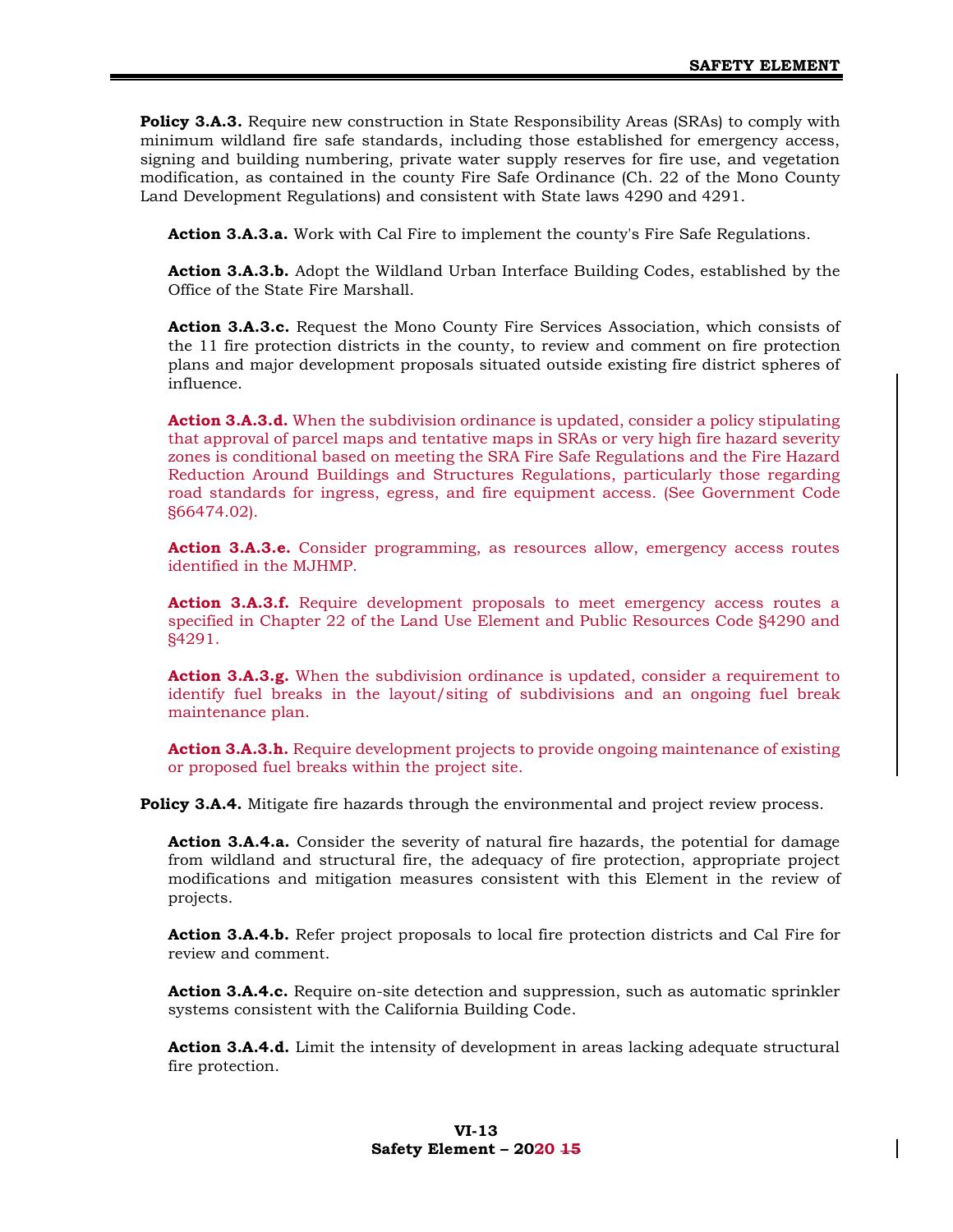**Policy 3.A.5.** Assist fire protection districts in securing adequate funding for capital facilities and ongoing operations to serve new development.

**Action 3.A.5.a.** Assist fire protection districts in the establishment and implementation of appropriate funding sources – such as fees, exactions, charges, and assessments – to enable existing fire districts to annex appropriate areas, and to enable new fire protection districts to be formed.

**Action 3.A.5.b.** Continue to allocate the "First Responders Fund" through the augmentation hearing process to assist fire districts, as well as other appropriate special districts.

**Policy 3.A.6.** Consider mitigating fire hazards in previously developed areas that do not meet current fire safe development standards.

**Action 3.A.6.a.** Consider identifying and mapping existing housing that does not conform to current fire standards in terms of building materials, access, and vegetative hazards as identified in the CWPP.

**Action 3.A.6.b.** Consider developing plans to address the substandard housing identified above, including structural rehabilitation, occupancy reduction, fuels hazard reduction projects, community education, and improvements pertaining to access, fire flows, signage, and defensible space.

**Policy 3.A.7.** Reduce fuel around developed areas throughout the county to minimize wildland fire hazard risks to people and property.

**Action 3.A.7.a.** Review the County's land use designation maps to ensure that land uses near high or very-high-hazard fire severity zones are compatible with wildland fire protection and suppression activities.

**Action 3.A.7.b.** Consider amending the CWPP to establish wildfire defense zones around community areas (e.g., fuel breaks, shelter zones, back fire areas, and staging areas to support fire-suppression activities.

**Action 3.A.7.c.** Site and design development to minimize the likelihood of a wildfire spreading to structures by minimizing pockets or peninsulas, or islands of flammable vegetation within a development.

**Action 3.A.7.d.** Coordinate with Public Works, Cal Fire, U.S. Forest Service, local Fire Protection Districts, local Fire Safe Councils, and private property owners to maintain fuel breaks and appropriate flammable vegetation clearance along public and private roads.

**Action 3.A.7.e.** Support fuel management programs and plans, consistent with state law, that require fuel management/modification within established defensible space boundaries and when strategic fuel modification is necessary outside of defensible space, balance fuel management needs to protect structures with the preservation of native vegetation, wildlife, and sensitive habitats.

Action 3.A.7.f. Support appropriate fuel management projects to remove hazardous fuel loads and improve ecosystem health.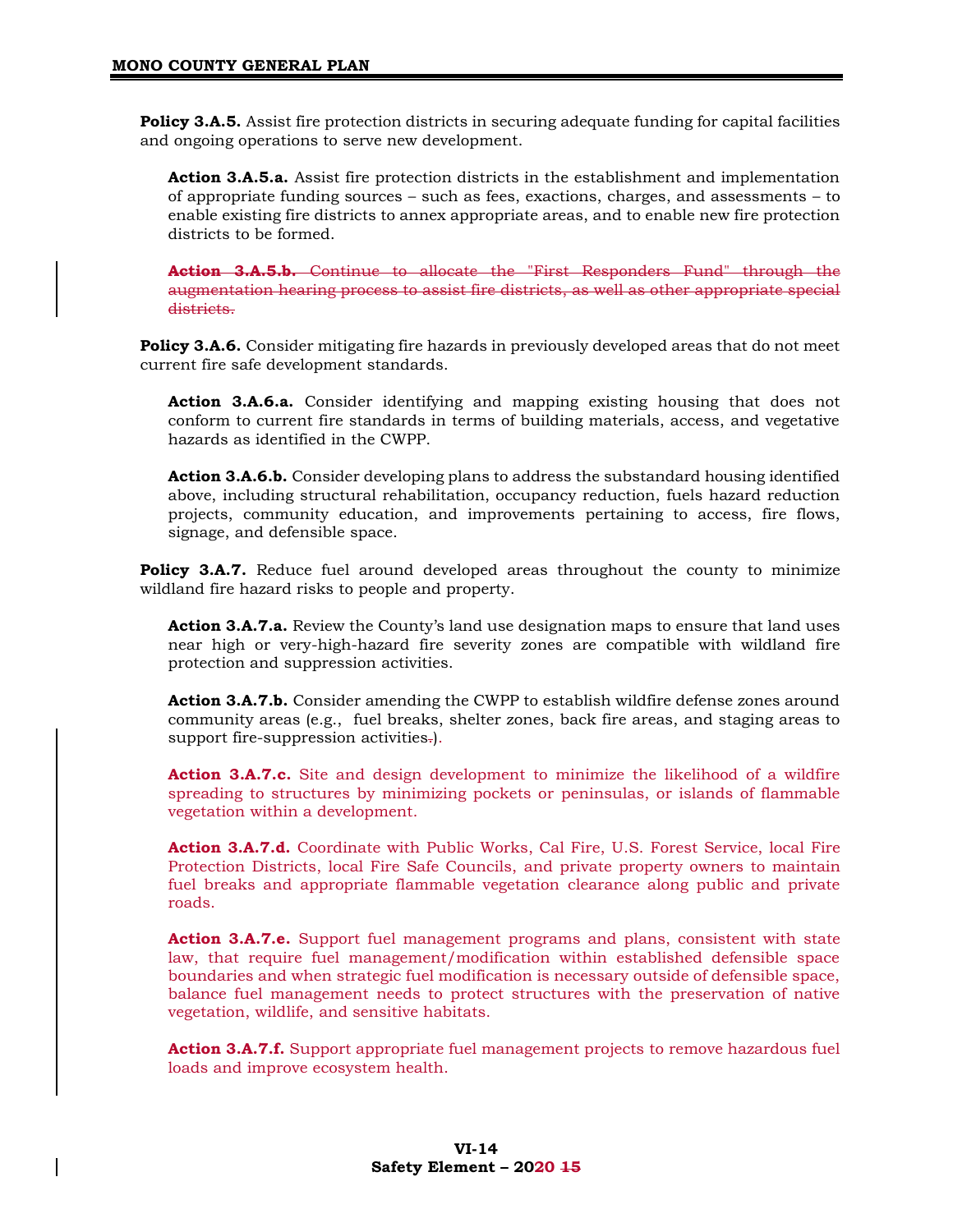**Action 3.A.7.g.** Consistent with Senate Bill 1122 and Senate Bill 859, facilitate efforts to establish a biomass facility in the County, with the goal of reducing forest fuel loads and wildfire hazard risk.

**Action 3.A.7.h.** Support efforts by Fire Safe Councils and community groups to promote fire prevention, fuels treatments, invasive species control, and defensible space in the WUI and assist in identifying and pursuing funding opportunities to complete these activities.

**Action 3.A.7.i.** Support incentive programs that provide free or affordable residential green waste disposal to encourage vegetation management on private property.

**Policy 3.A.8.** Mitigate the effects of fire hazards within Mono County.

**Action 3.A.8.a.** Implement the fire hazard mitigation recommendations contained in the CWPP, which pertain to addressing, public education, local preparedness and firefighting capabilities, home mitigation, and fuels modification projects.

**Action 3.A.8.b.** Work with other jurisdictions and agencies to prepare for public safety power shutoffs (PSPS) and support, to the extent feasible, viable plans to provide resources for the community and vulnerable populations during and after PSPS events.

**Action 3.A.8.c.** Develop community outreach and education programs to facilitate the distribution of information about PSPS events including the current status of outages in Mono County, how to prepare for PSPS events, and information on existing rebate and incentive programs to assist community members in purchasing emergency backup generators.

**Action 3.A.8.d.** Identify communities most in need of backup generators for continued water supply operation during PSPS and severe weather events. Work with those communities to obtain the appropriate equipment and permits.

**Action 3.A.8.e.** Consider developing incentive programs to assist private property owners with private wells in purchasing, installing, and maintaining a backup generator for continued access to their water supply during PSPS and severe weather events.

**Action 3.A.8.f.** Encourage the installation of generators to enable continued operation of community and private water systems during PSPS events or severe weather-related outages.

**Action 3.A.8.g.** Work with regional partners to identify a technology backup power system and energy resource center to provide alternative telecommunication services.

**Policy 3.A.9.** Ensure the existing and future transportation system within Mono County adequately supports fire protection and suppression activities.

**Action 3.A.9.a.** Work with local fire districts, Cal Fire and federal and state land management agencies to prioritize pertinent transportation-related recommendations in the CWPP.

**Action 3.A.9.b.** Ensure that the Mono County Regional Transportation Plan (RTP) and the Mono County Circulation Element contain adequate policies pertaining to fire infrastructure; e.g., turnouts, helispots, safety zones, and vegetation management programs for state and county streets and highways.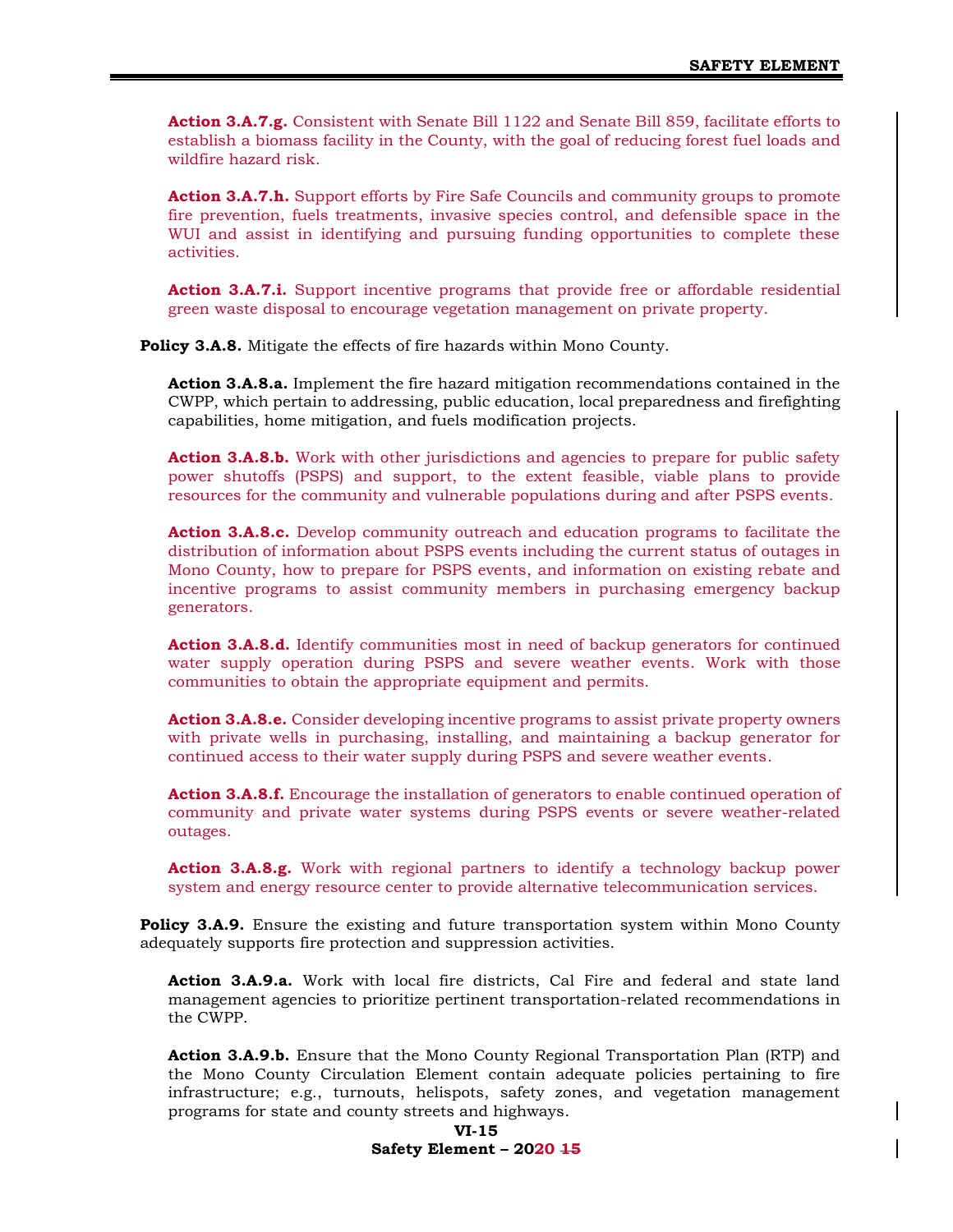Policy 3.A.10. After a large fire, evaluate the potential to reduce future vulnerabilities to fire hazard risks through site preparation, redevelopment layout (when possible), landscape design, and fire-resistant building materials.

**Action 3.A.10.a.** Coordinate with appropriate public and private entities to remove debris and promote the sound, equitable, and expedient reconstruction of property damaged/destroyed by wildfire and facilitate the upgrading of the built environment as expeditiously as possible.

Action 3.A.10.b. Seek resources to address fire hazard vulnerabilities and bring substandard development/subdivisions into compliance with current fire safe standards.

#### **GOAL 4. Avoid exposure of people and improvements to unreasonable risks of damage or injury from avalanche hazards.**

#### **Objective 4.A.**

Limit development that attracts concentrations of people in historical avalanche paths (Conditional Development Areas) during the avalanche season.

**Policy 4.A.1.** Prohibit new subdivisions, new winter commercial uses, and multi-family developments in conditional development areas unless proper mitigation is provided. A Conditional Development Area<sup>1</sup> denotes private property that has previously experienced avalanche activity.

**Action 4.A.1.a.** Prior to approving new development, other than single-family residential, in conditional development areas or within the Twin Lakes Avalanche Influence Area, the Planning Commission or Board of Supervisors shall either find:

- a. On the basis of a site-specific study by a qualified snow scientist, that the site is not within a potential avalanche hazard; or
- b. That the project has been designed by a registered civil engineer to withstand potential avalanche impact, or other appropriate structural mitigation measures have been incorporated into the project.
- c. Unless otherwise mitigated, all building sites created through new subdivisions shall be identified and located outside avalanche areas.

**Action 4.A.1.b.** Impose subdivision and use restrictions in conditional development areas through future rezoning and Use Permit conditions.

**Policy 4.A.2.** Promote seasonal rather than year-round land uses in conditional development areas.

<sup>1</sup>Conditional Development Areas have been identified by local avalanche advisory committees appointed by the Board of Supervisors. In some communities where insufficient historical data exist, the high-hazard zones identified in prior avalanche studies (i.e., Wilson, Beck, or Mears/Whitmore) have supplemented available historical information in defining the Conditional Development Area. The entire parcel shall be considered within the Conditional Development Area if any portion of a lot appears to be within the boundary. It should be noted the Conditional Development Areas are not highly precise and do not necessarily coincide with parcel lines.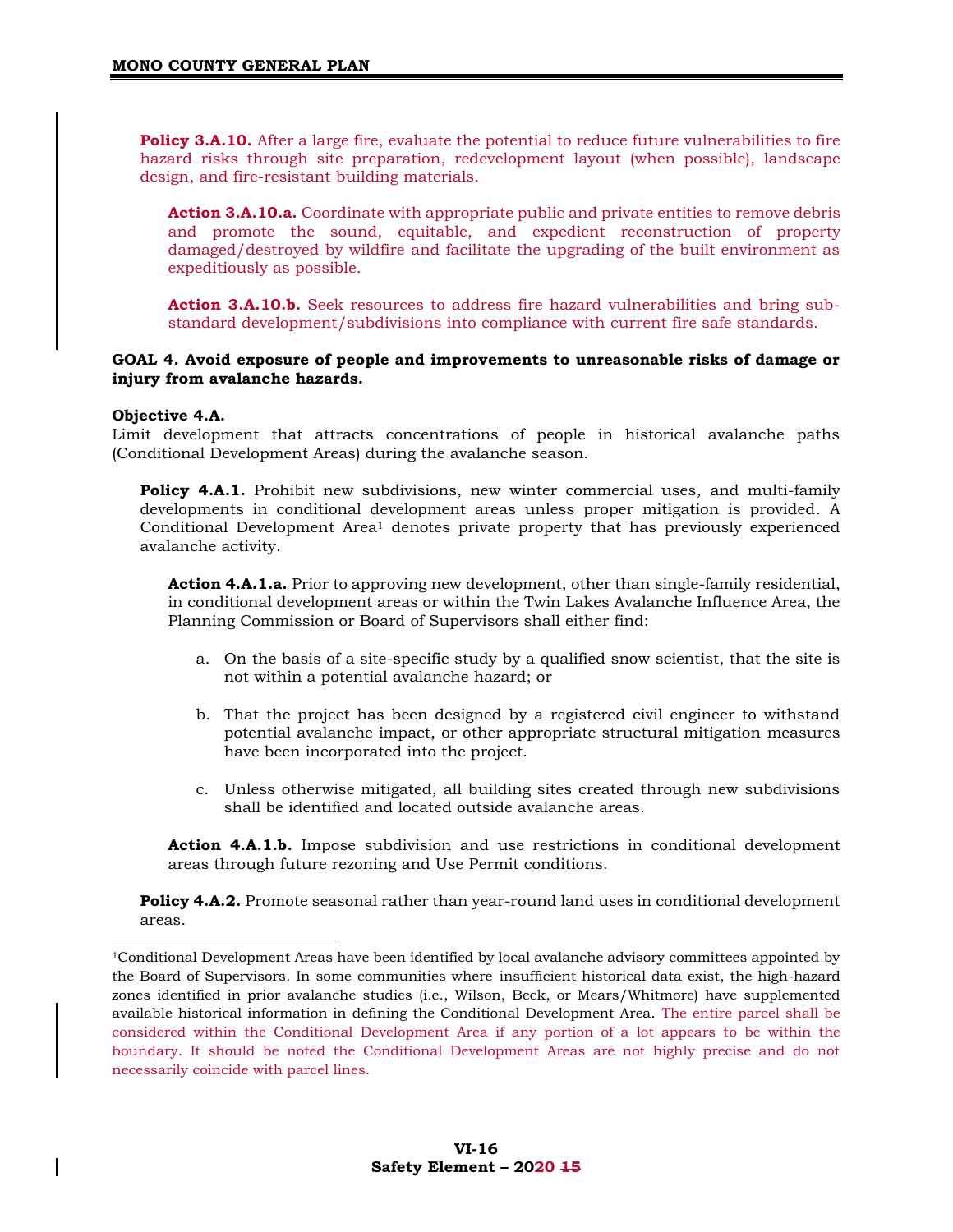**Action 4.A.2.a.** Require new commercial development projects in conditional development areas to discontinue operations during the avalanche season, unless mitigated as specified in Action 4.A.1.a. The avalanche season is considered to run from November 1 to April 15 of the following calendar year. Upon application, the Board of Supervisors may change the foregoing dates for specific areas if it finds that public health and safety will not be affected.

Action 4.A.2.b. Encourage the use of seasonal trailers in conditional development areas where such use does not conflict with local land use designations or private restrictive covenants.

**Policy 4.A.3.** Utilizing the established land ownership adjustment process, facilitate land trades or purchases that result in placing properties, which on the basis of prior studies may be impacted by avalanches, into federal ownership or into the ownership of land conservation groups, for permanent open-space use.

**Action 4.A.3.a.** Survey landowners who own properties which, on the basis of prior studies, may be impacted by avalanches, for interest in land trades or purchases.

**Action 4.A.3.b.** Initiate land trade/purchase discussions between landowners and appropriate federal, state, or county agencies, or land conservation groups.

**Action 4.A.3.c.** Request applicable federal or state agencies to assign high- priority land acquisition status to private lands in areas that, on the basis of prior studies, may be impacted by avalanches.

**Policy 4.A.4.** Maintain and update historical avalanche data.

**Action 4.A.4.a.** Appropriate County agencies shall continue to compile avalanche data, including photographing and archiving avalanche damage when it occurs.

**Action 4.A.4.b.** The historical maps contained in the **MEA** should be revised and updated as necessary to reflect the run-out boundaries of actual avalanches; maps shall be compiled by the Planning Division and approved by the Board of Supervisors.

**Action 4.A.4.c.** Where the boundary of an actual avalanche area is in question, require site-specific analysis of the historical avalanche impact to the parcel prior to issuance of any County permits, other than building permits for single-family residential development. Such analysis should be conducted by a qualified snow scientist, and the conclusions of the analysis should be incorporated into this Element.

• APN 015-085-010-000 in June Lake: a site-specific avalanche study concluded this parcel is in the White Zone, which is a low-risk zone with an estimated return period of 300 years or impact pressures less than a gale force wind  $(21 \text{ lbs/ft}^2)^2$ .

#### **Objective 4.B.**

Inform residents and visitors of the potential avalanche hazards in or near local communities.

**Policy 4.B.1.** Inform affected persons of potential avalanche hazards in the area during the permit process and during transfer of property ownership.

<sup>2</sup> Use Permit 18-003/High Sierra Cannabis Retail (DeCoster)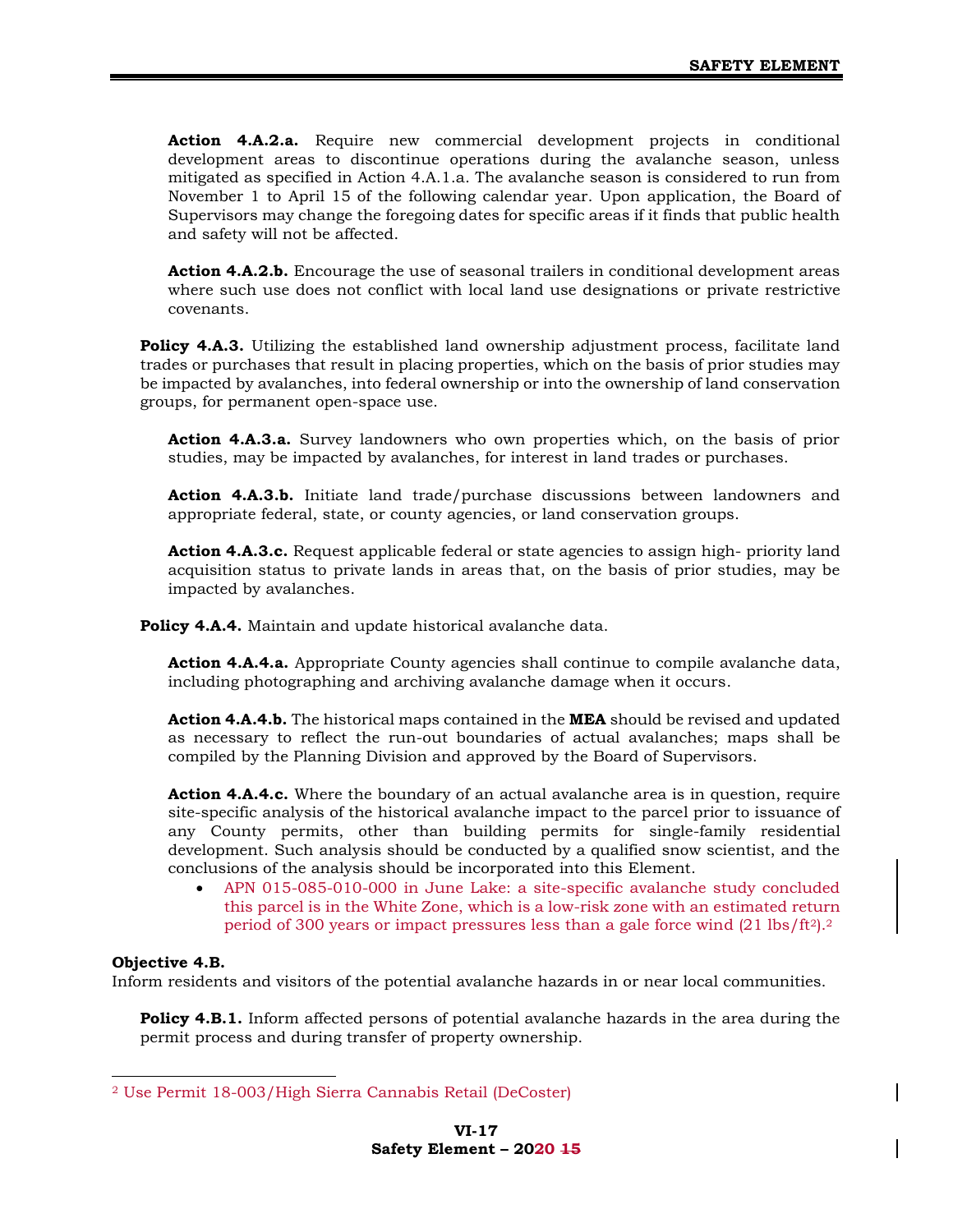**Action 4.B.1.a.** Designate community areas containing private lands influenced by historic avalanche path as "Avalanche Influence Areas" in this Element. The Avalanche Influence Area designation shall define community areas in which residents and visitors should be notified of where potential avalanche hazards exist in the vicinity.

Action 4.B.1.b. Designate historical avalanche paths as "conditional development zones" in this Element.

**Action 4.B.1.c.** Require that all applicants for County permits in avalanche influence areas be notified of the area's potential avalanche hazards, and require that they be referred to this Element and avalanche documents on file in the county Planning Division for further information.

**Action 4.B.1.d.** In accordance with State law, sellers of property will notify buyer/transferees of potential avalanche and seismic hazards affecting subject property.

**Policy 4.B.2.** Inform visitors of potential avalanche hazards by posting notification signs on roadways entering avalanche areas as designated by the Board of Supervisors.

**Action 4.B.2.a.** Continue to post signs on local roads warning of avalanche potential.

**Action 4.B.2.b.** Require that new roads constructed in areas which may be impacted by avalanches be properly signed to notify of potential avalanche hazards.

#### **Objective 4.C.**

Plan for and provide emergency services in the event of avalanches.

**Policy 4.C.1.** Initiate avalanche warning procedures during hazard periods in accordance with adopted procedures such as the Mono County Sheriff Code Red Emergency Alert System.

**Policy 4.C.2.** Provide emergency access to avalanche-influence areas where feasible. **Action 4.C.2.a.** Evaluate potential emergency access routes for avalanche influence areas in the county Circulation Element.

Action 4.C.2.b. Seek state or federal funding for emergency access road construction in avalanche-influence areas.

**Policy 4.C.3.** Provide snow-removal services to County roads only during periods of acceptable avalanche risks.

**Action 4.C.3.a.** The Director of Public Works will utilize broad discretion in determining when roads should be plowed.

#### **Objective 4.D.**

Work cooperatively with the US Forest Service (USFS) and Caltrans in mitigating local avalanche hazards.

**Policy 4.D.1.** Seek cooperation from the USFS in mitigating avalanche hazards that originate on land managed by the USFS and that threaten private property.

**Action 4.D.1.a.** Continue to promote and encourage local and/or regional USFS offices to: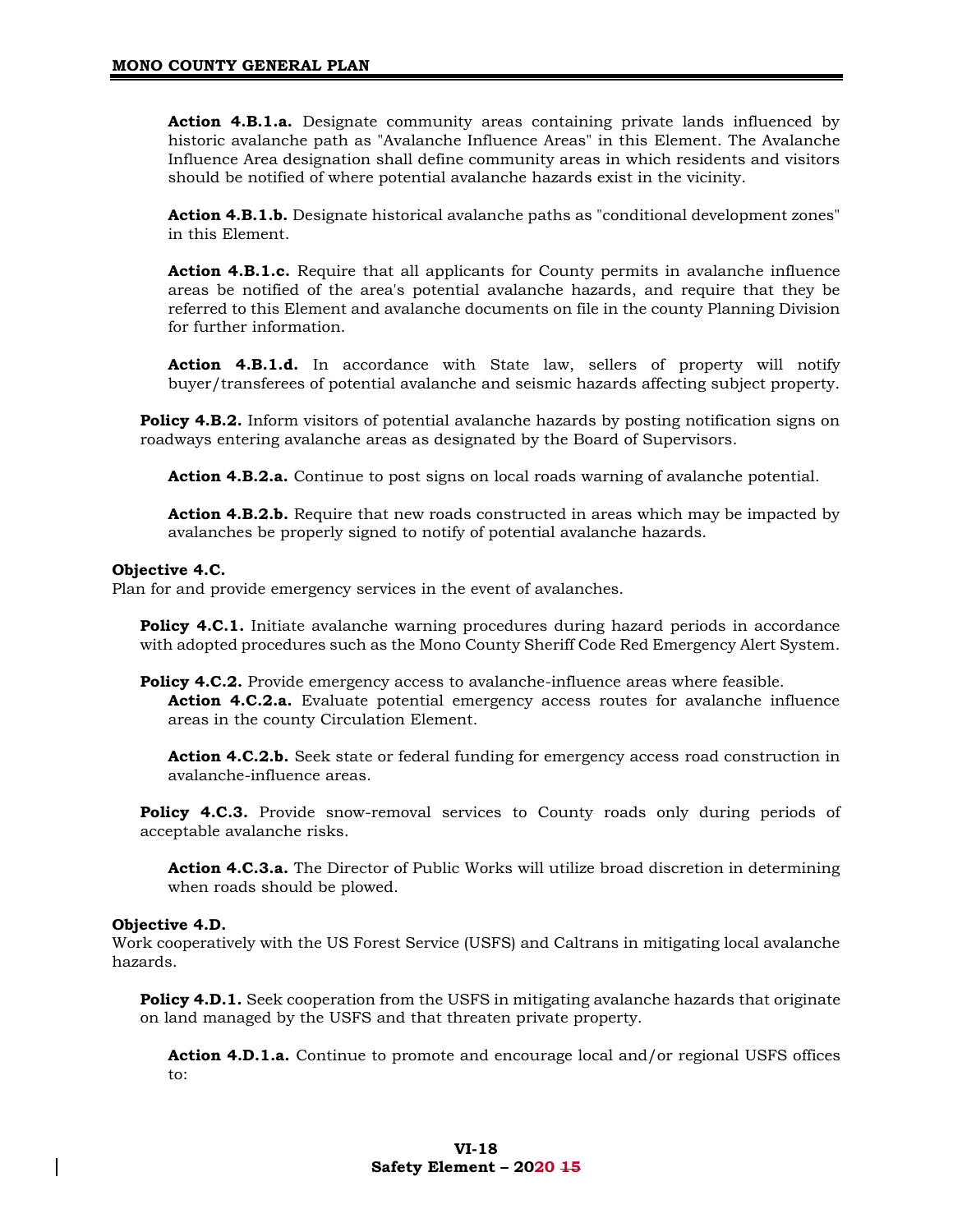- a. Support and expand the backcountry avalanche forecasting program to include threatened community areas;
- b. Structurally mitigate (i.e., environmentally sensitive supporting structures, deflecting berms, retarding mounds, catching dams, snow fences, etc.) avalanche hazards threatening community areas; and
- c. Initiate land exchanges with willing property owners in avalanche hazard areas.

**Policy 4.D.2.** Seek cooperation from Caltrans in mitigating avalanche hazards to local State highways.

**Action 4.D.2.a.** Promote and encourage Caltrans' assistance in funding local avalanche forecasting programs.

**Action 4.D.2.b.** Support Caltrans efforts to expand avalanche mitigation efforts in the June Lake community. Implement pertinent policies of the June Lake Area Plan.

**Action 4.D.2.c.** Encourage Caltrans to post avalanche warning signs along potential avalanche sections of US 395, such as in the Long Valley area, the Wilson Butte area, and the area north of Lee Vining during the avalanche season.

#### **GOAL 5. Reduce the risks from natural hazards by planning for safe development, increasing public awareness of the natural hazards in Mono County, and providing an integrated multi-agency approach to emergency response.**

#### **Objective 5.A.**

Identify areas of the county susceptible to hazards.

**Policy 5.A.1.** The County GIS system should include or integrate all available hazard mapping, including multi-hazard and repetitive-loss properties.

**Action 5.A.1.a.** Periodically assess the data and mapping products available on the County GIS system to integrate additional hazards information as it becomes available.

**Policy 5.A.2.** Maintain an inventory of existing assets (structures, infrastructure) in order to understand more fully the areas and types of development most susceptible to identified hazards and to identify more-specific mitigations for each hazard.

**Action 5.A.2.a.** Complete a detailed inventory of existing assets and enter that inventory into the County GIS. The inventory should include all data required by hazard mitigation planning such as type of structure, occupancy, construction type, size, value, etc.

Policy 5.A.3. Identify areas with the greatest potential for loss from identified hazards.

**Action 5.A.3.a.** In compliance with FEMA requirements for loss estimation, develop lossestimation values and corresponding GIS products and update as needed.

#### **Objective 5.B.**

Limit development in areas identified as hazardous.

**Policy 5.B.1.** Restrict development in areas subject to hazards, including but not limited to, fire, flood, geologic, seismic, volcanic, and avalanche.

#### **VI-19 Safety Element – 2020 15**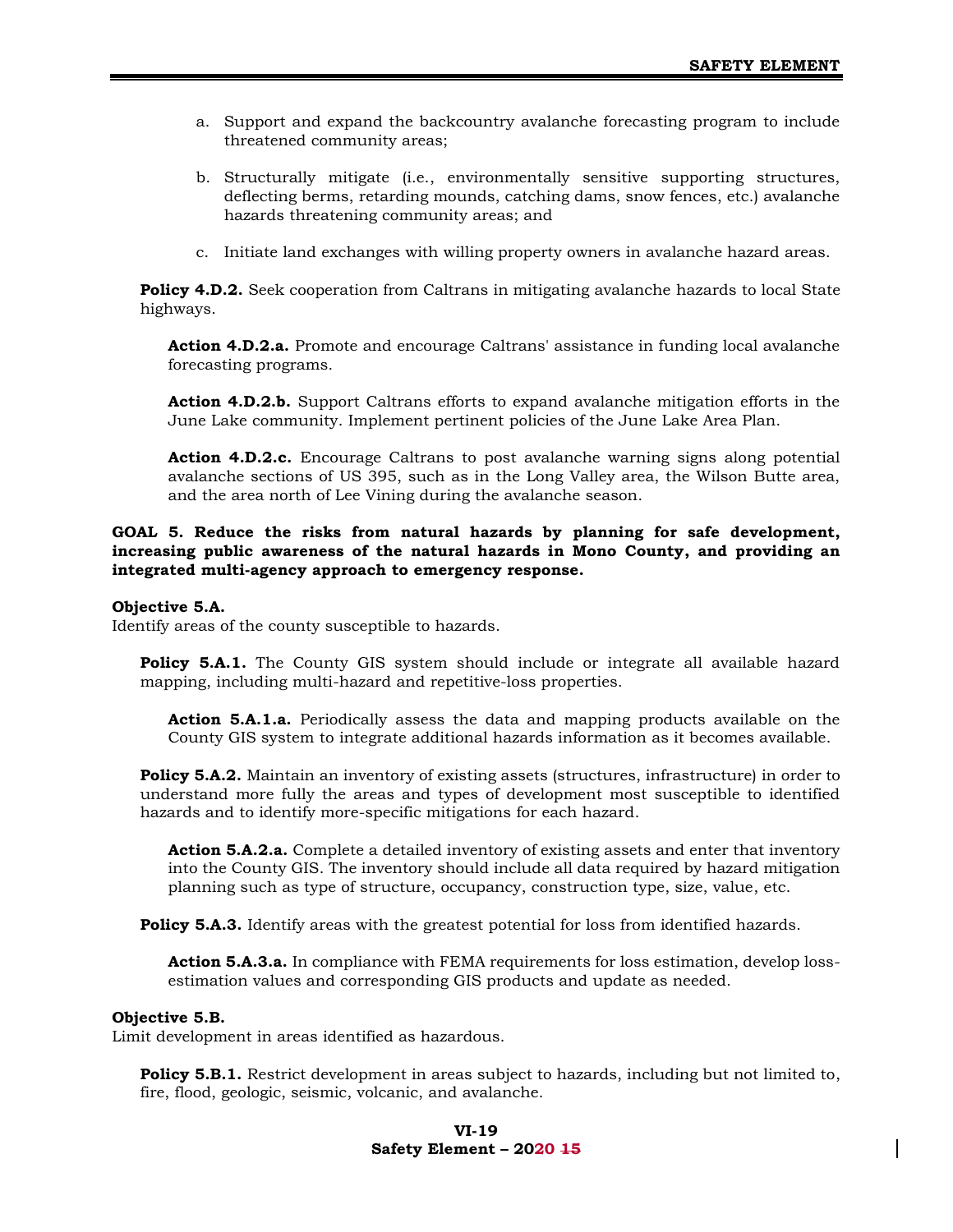**Action 5.B.1.a.** Limit the intensity of development in hazard areas through the assignment of appropriate land use designations.

**Action 5.B.1.b.** Design public facilities such as power and water distribution pipes and sewer lines to avoid hazard areas and utilize valves and switches to mitigate hazards when no routing alternatives are feasible.

**Action 5.B.1.c.** Consistent with government code 66474.2, avoid intensive development outside existing fire protection districts, unless an appropriate fire protection entity is established as a condition of project approval.

**Policy 5.B.2.** Maintain, update and integrate hazard planning documents.

**Action 5.B.2.a.** Update and work to integrate the Safety Element, Multi-Jurisdictional Local Hazard Mitigation Plan, Emergency Operations Plans, Airport Land Use Compatibility Plans, Community Wildfire Protection and other fire plans, and any other safety documents on a regular basis.

**Action 5.B.2.b.** Work with local fire protection districts, law enforcement, land management agencies, and Cal Fire to pursue funding and update and integrate planning documents.

**Policy 5.B.3.** Utilize Local Agency Formation Commission (LAFCO) municipal service reviews to evaluate existing emergency service providers and to identify needed improvements.

**Action 5.B.3.a.** Map existing emergency service facilities and areas lacking service, analyze which areas in identified hazard zones are missing adequate emergency services and integrate into applicable safety plans.

#### **Objective 5.C.**

Inform the public as to the nature and extent of natural hazards in Mono County.

**Policy 5.C.1.** Inform affected persons during the County permit process and during the transfer of property of potential seismic, geologic, volcanic, fire, flood, avalanche, and other natural hazards in the area.

**Action 5.C.1.a.** Prior to issuing planning or building permits in hazardous areas, refer the applicant to this Element, and support documents and studies on file in the county Planning Division for further information concerning potential hazards. In order to ensure that the applicant has been notified of potential hazards, the applicant may be required to sign a statement recognizing that potential hazards exist in the area.

**Action 5.C.1.b.** In accordance with State law, sellers of property will notify buyer/transferees of all potential hazards affecting subject property, including but not limited to, geologic, seismic, fire, flood, and avalanche.

**Policy 5.C.2.** Work cooperatively with other public agencies in the area to develop a public awareness program to inform residents and visitors of natural hazards in the county and emergency response procedures.

**Action 5.C.1.a.** In accordance with procedures adopted by the county Office of Emergency Services, provide notification to residents and visitors during emergencies and elevated hazard periods.

#### **VI-20 Safety Element – 2020 15**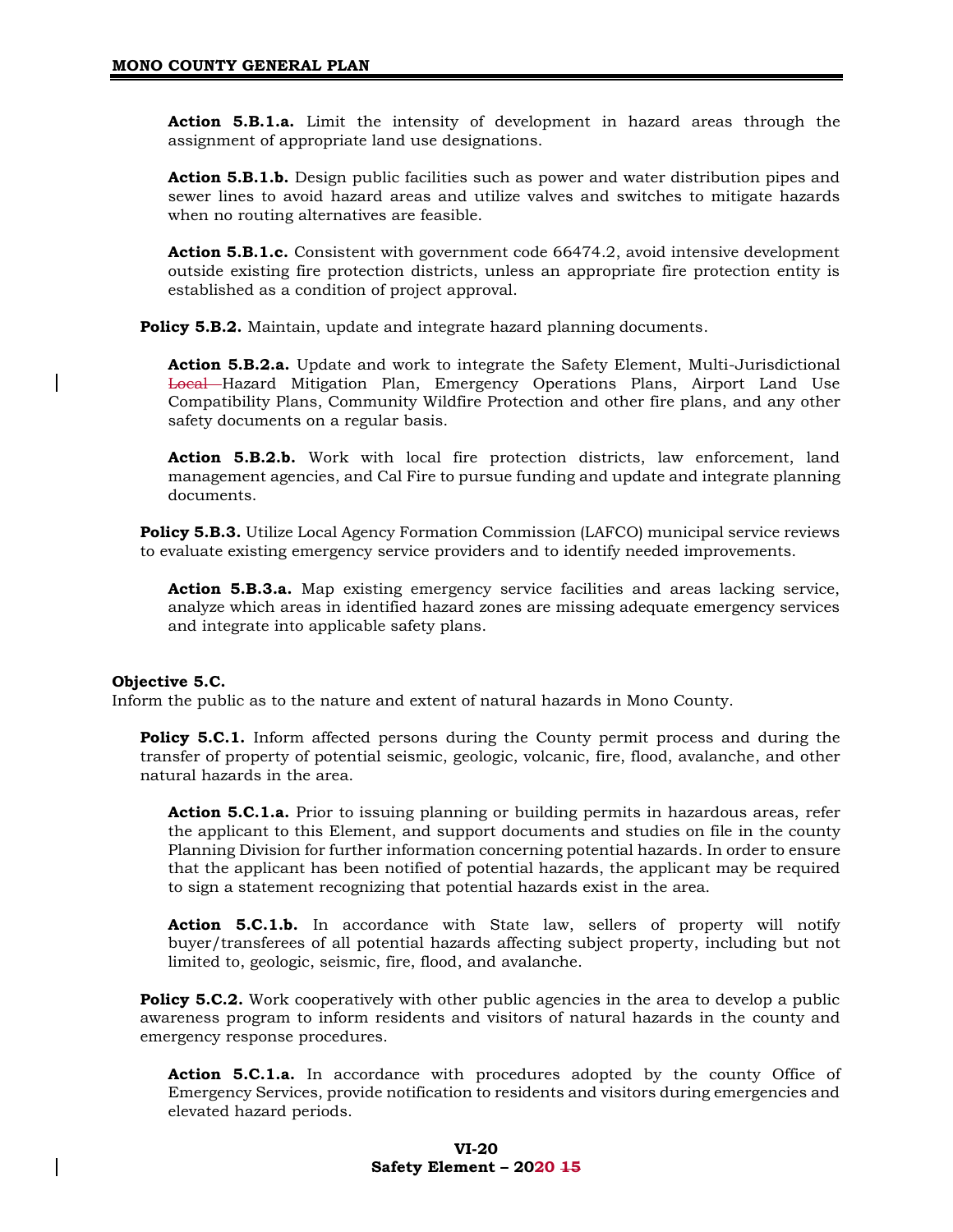#### **Objective 5.D.**

Provide for safe ingress and egress of emergency vehicles/equipment and evacuation of populations.

**Policy 5.D.1.** Assess and pursue primary and secondary access improvements for all community areas for emergency purposes.

**Action 5.D.1.a.** Review development proposals to ensure the provision of primary and secondary access.

**Action 5.D.1.b.** Refer applications for planning and building permits to Cal Fire and local fire protection districts for review and comment regarding, emergency-access considerations.

**Action 5.D.1.c.** The Department of Public Works shall continue to review the adequacy of primary and secondary access for development projects on a case-by-case basis.

**Action 5.D.1.d.** Delineate community evacuation routes and plans for areas with high or very-high fire hazard residential areas, flood areas, avalanches influence areas, etc.

**Action 5.D.1.e.** Encourage local and regional partnerships to create evacuation routes and shelter locations to provide safe refuge during emergencies.

**Action 5.D.1.f.** For communities with only one access route, evaluate options to provide an emergency access route, prioritized based on multi-hazard risk to existing access. Design and create the alternative access route(s) if an option is chosen, and if funding and resources are available.

**Action 5.D.1.g.** Require individuals, as well as companies, that provide home or accommodation rentals to clearly post available emergency evacuation routes for guests.

**Action 5.D.1.h.** Encourage the incorporation of backup powered emergency response systems into evacuation centers (locations where visitors and residents can seek refuge during an incident)

**Action 5.D.1.e.** Work with federal land management agencies to ensure adequate access to high-hazard wildland areas, particularly adjacent to communities, for fire suppression activities and public evacuation.

**Policy 5.D.2.** All projects using hazardous materials or generating hazardous waste shall conform to the requirements of the county's Integrated Waste Management Plan for transportation, storage, and disposal.

**Policy 5.D.3.** Transportation, storage, and use of explosive materials shall comply with applicable county, state, and federal permit requirements.

#### **Objective 5.E.**

Work with local, state, and federal agencies and organizations to provide an integrated approach to emergency response, including search-and-rescue operations, in Mono County for all hazards.

**Policy 5.E.1.** Implement and update as needed the Mono County Emergency Operations Plan, Mono County Multi-Jurisdictional Local Hazard Mitigation Plan, and the Mono County Community Wildfire Preparedness Plan.

#### **VI-21 Safety Element – 2020 15**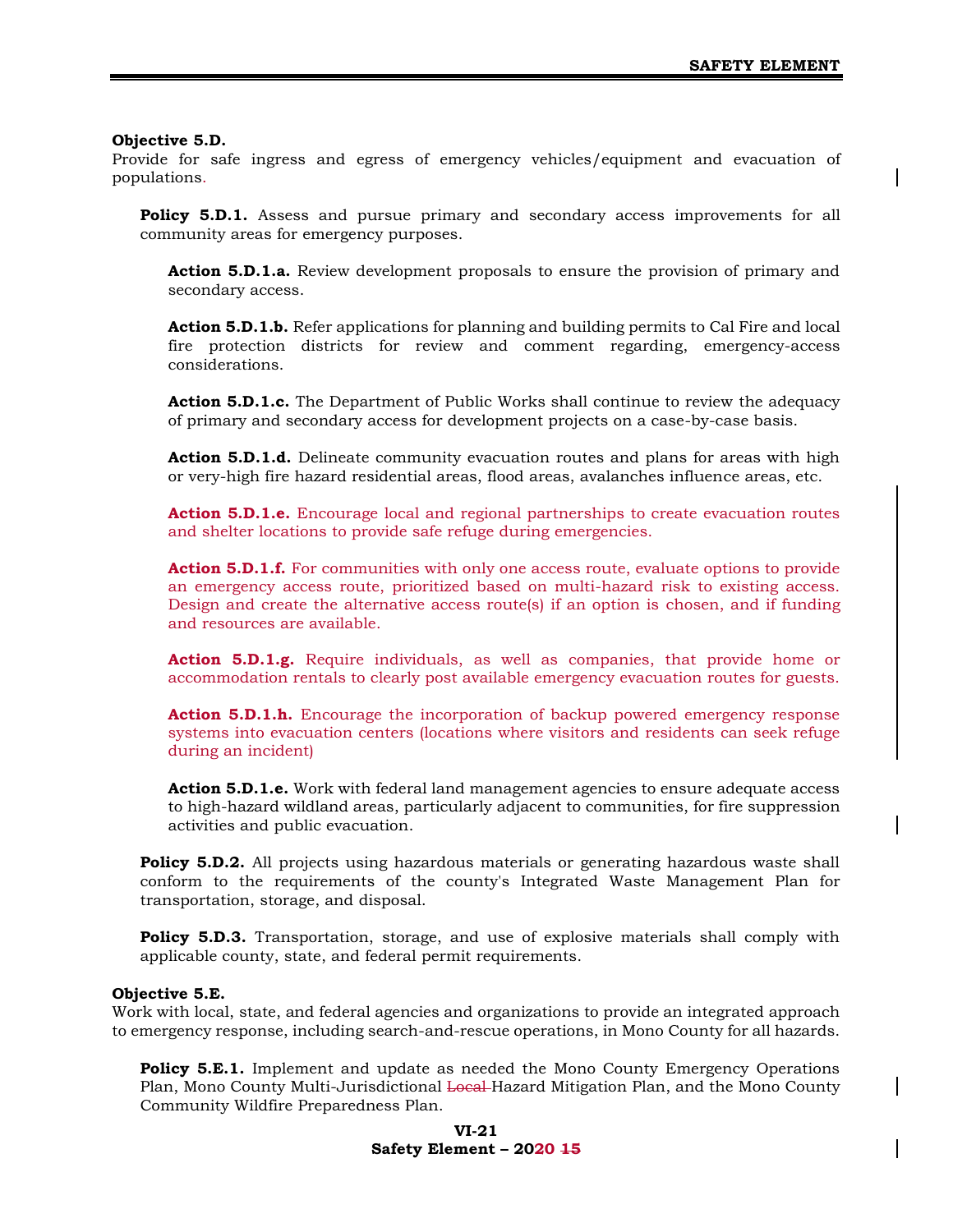**Action 5.E.1.a.** Periodically review emergency response plans during the General Plan review process.

**Policy 5.E.2.** Work toward implementing a standardized emergency management system for responding to large-scale situations requiring multi-agency response.

**Action 5.E.2.a.** Review mutual aid agreements with adjoining emergency service providers to ensure a coordinated approach to emergency services.

#### **Goal 6. Prepare for changing climate conditions in Mono County.<sup>3</sup>**

**Objective 6.A.** Prepare for changing precipitation levels in the region.

**Policy 6.A.1.** Plan for reduced levels of precipitation and mitigate the impacts that will occur to water availability.

**Action 6.A.1.a.** Encourage water conservation regulations and encourage public reporting of violations.

**Action 6.A.1.b** Protect groundwater resources from contamination and overdraft through methods such as encouraging capture of precipitation in tanks and the use of treated wastewater for groundwater recharge and protecting important groundwater recharge areas.

**Objective 6.B.** Prepare for an increase in severe weather conditions and storm events.

**Policy 6.B.1.** Develop procedures and practices to reduce the impacts of more extreme storms, temperatures and their related impacts in Mono County, to help protect residents from the health hazards associated with severe weather.

**Action 6.B.1.a.** Follow County procedures in the event of severe weather conditions such as extreme heat events and more frequent and severe combined snow and rainstorms, including the deployment of emergency services, opening of additional local heating/cooling shelters, and community notification procedures. Cooling shelters may be of particular importance in the Tri-Valley.

**Action 6.B.1.b.** Develop and utilize emergency notification and information systems to promote public awareness of severe weather hazards and the impacts to the conditions on local and regional roadways. Expand the use of Spanish translation for information distributed to the public during severe weather or disaster events.

**Action 6.B.1.c.** Coordinate with health and social service providers from multiple sectors to identify data sources and strategies for community resilience and reaching out to vulnerable populations.

**Action 6.B.1.d.** Assist with seeking funding to address anticipated additional repairs to damaged infrastructure that will be required due to increased stress from climate effects such as intense snow and rainstorms.

<sup>3</sup> Policies to address climate change related to wildfire and flood are incorporated directly into those goals in the Safety Element.